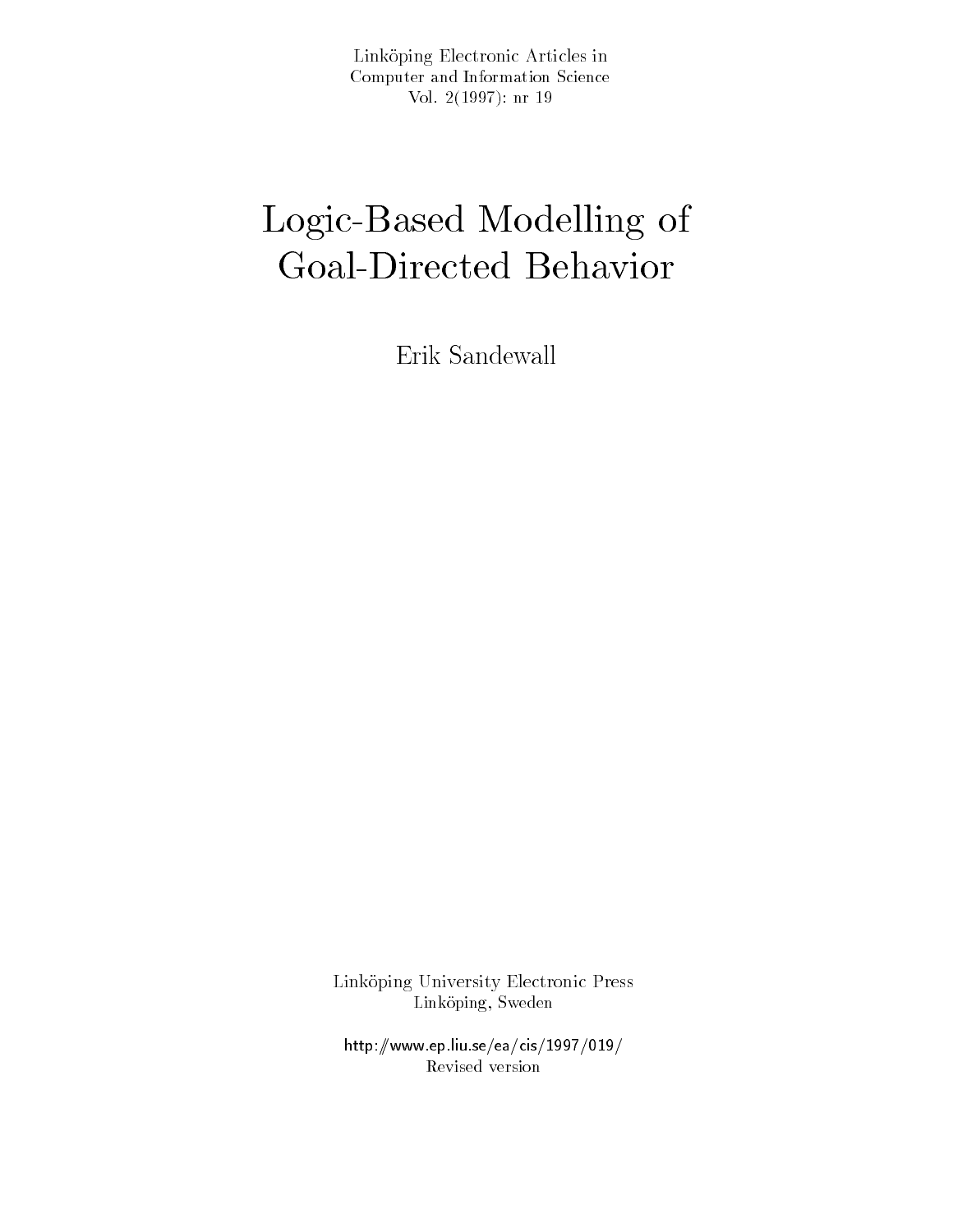Original version published on December - revised version on March - by Linkoping University Electronic Press oos oo saariisay is saarii

### Link-oping Electronic Articles in Computer and Information Science

ISSN ---Series editor: Erik Sandewall

©1997 Erik Sandewall Typeset by the author using  $\text{IAT}_\text{F}X$ Formatted using étendu style

### Recommended citation

Authority Authority Constituting Electronic Articles in Articles Computer and Information Science Vol - nr http://www.archive.com/www.archive.com/www.archive.com/www.archive.com/www.archive.com/www.archive.com/www.archive.com/www.archive.com/www.archive.com/www.archive.com/www.archive.com/www.archive.com/www.archive.com/www.arc

This URL will also contain a link to the author's home page.

The publishers will keep this article on-line on the Internet  $($ or its possible replacement network in the future $)$ for a period of  $25$  years from the date of publication, barring exceptional circumstances as described separately

The on
line availability of the article implies a permanent permission for anyone to read the article on
line to print out single copies of it, and to use it unchanged for any non
commercial research and educational purpose including making copies for classroom use This permission can not be revoked by subsequent transfers of copyright. All other uses of the article are conditional on the consent of the copyright owner

The publication of the article on the date stated above included also the production of a limited number of copies on paper, which were archived in Swedish university libraries like all other written works published in Sweden. The publisher has taken technical and administrative measures to assure that the on-line version of the article will be permanently accessible using the URL stated above unchanged, and permanently equal to the archived printed copies at least until the expiration of the publication period

For additional information about the Linkoping University Electronic Press and its procedures for publication and for assurance of document integrity, please refer to its www.www.prg.com.com/www.mager.com/ or by conventional mail to the address stated above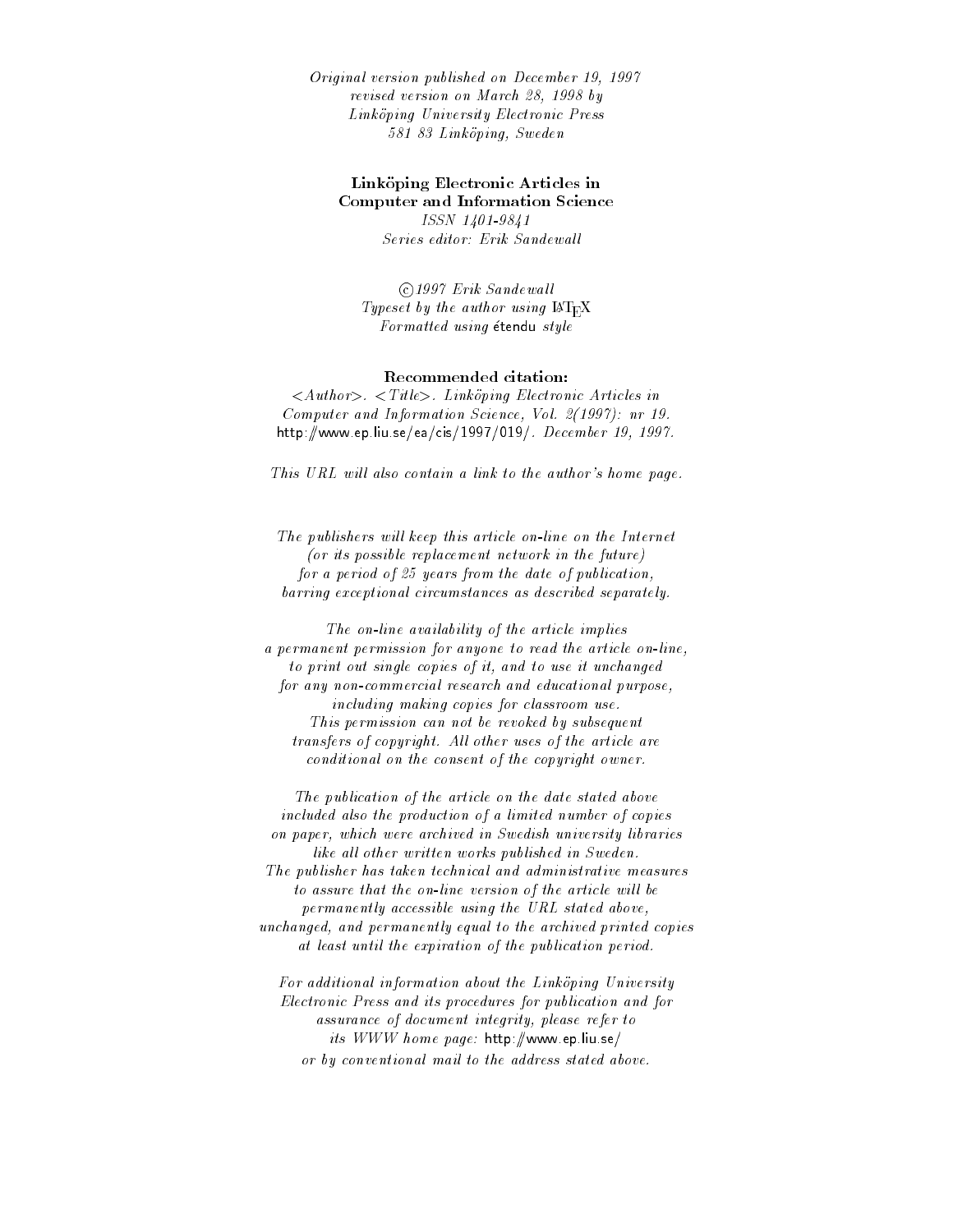# Abstract

We address the problem of characterizing goal-directed robotic behavior using a logic of actions and change Our approach is based on distinguishing two kinds of actions: *procedural* actions which are dictined in a mechanistic way and goal-action actions which are performed through a process involving tries, possibly failures, and corrective action and new tries until the goal has been reached. (The definition of procedural actions may be done external to the logic, for example through differential equations, or through a conventional programming language For both kinds of actions, the logic expresses explicitly whether the action *succeeds* or *fails*. Each execution of a goal-directed action is also characterized by a number of *breakpoints* where some subaction has been completed and a new sub-action for getting to the desired goal is selected. The logic is used for characterizing the selection of sub-actions at breakpoints, and the success or failure of the goaldirected action in terms of the success or failure of the sub-actions.

The article describes how goal-directed actions can modelled by an extension of existing results on logics of actions and change

This paper also appears in the Proceedings of the 1998 Conference on Knowledge Representation and Reasoning (KR-98), published by Morgan Kaufmann Publishers, Inc.

The author's present affiliation is:

Department of Computer and Information ScienceLink-oping Universityrinkobink' pmeden

For the author's up-to-date webpage and E-mail coordinates, please refer to the article's URL which is specified on the front page.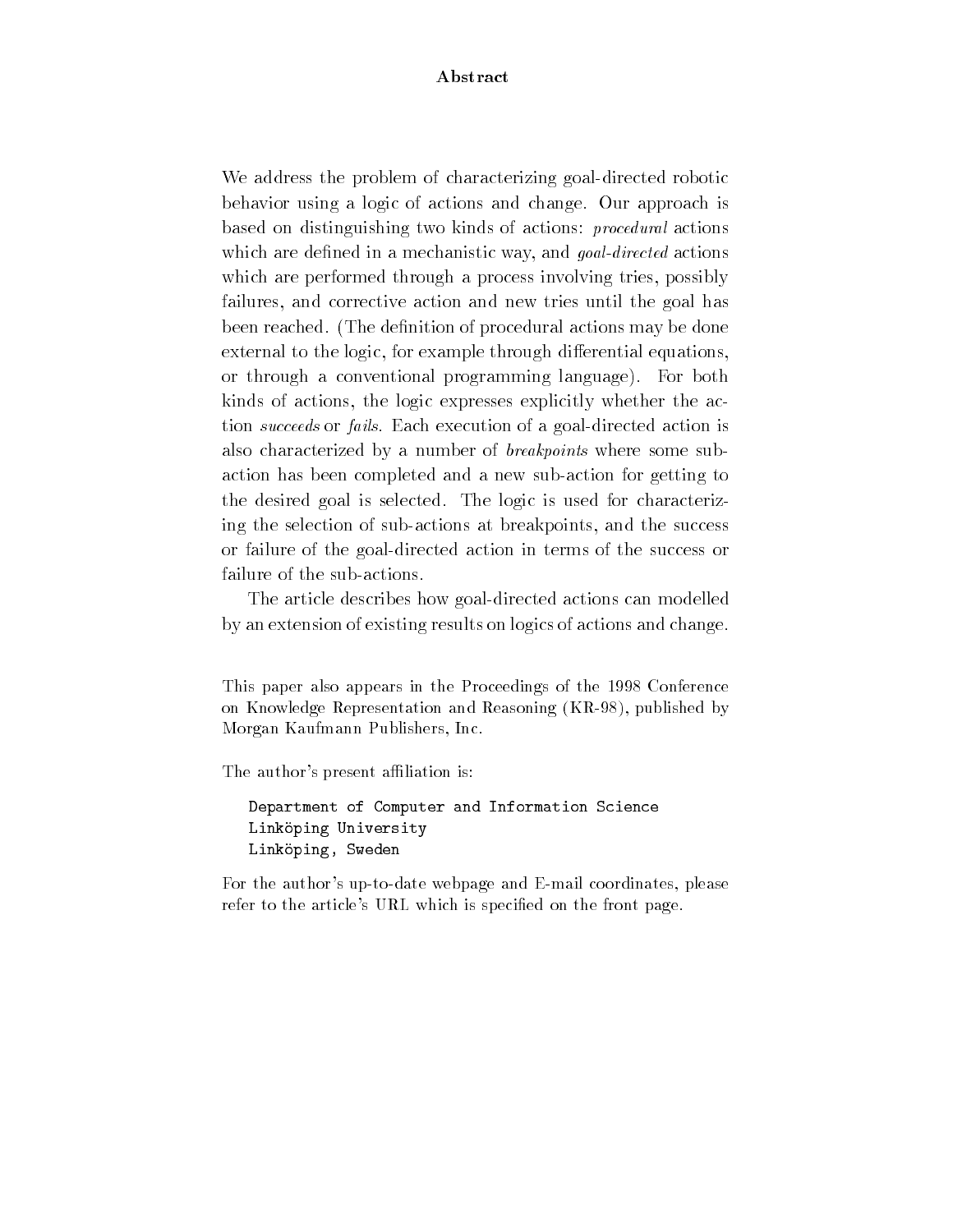# Topic and approach

The purpose of the present work is to characterize the behavior pattern of deliberated retry in logicist terms- Deliberated retry is where an agent pur sues goals by trying actions or action sequences that are likely to achieve the goal and where the agent responds to failure by trying an alternative plan or action sequence-in sequence-in-the paper with a sequence-in-the paper with a sequences-in-the-paper with a proposes a first-order theory using a narrative time-line approach in which each model is a history of the world where the agent's successive actions exhibit deliberated retry- This work is intended to be used in the design of autonomous agents and in particular in our WITAS project which is concerned with the control system of an intelligent airborne vehicle  $(UAV)$ .

A logic of this kind must of course build on existing work in logics of actions and change, but it also imposes some specific requirements on the host logic- In particular it must allow for the characterization of the success and failure of actions, for external events that influence the execution of an action and for the description of actions on di erent levels of resolution-The present section discusses these requirements on the host logic.

#### $1.1$ Goals vs high-level actions

We shall consider goals as the end states of particular kinds of actions actions, goal actions-actions-communicated actions-actions-actions-actions-actionsdirected behavior is reduced to the question of how goal-directed actions are accessing into a series procedures into the new series approach we avoid the need the need to introduce goals as a separate type of entities and we open for the possibility (although it will not be used in the present paper) of having goals and actions on several levels-

A goal-directed action is then viewed as an open-ended process: the robot sets out to achieve a certain goal, for example to find and retrieve a particular object or to obtain more fuel- It chooses certain lowerlevel actions which are likely to achieve the goal but these lower actions may succeed or fail; if they fail then the robot diagnoses the error and tries to achieve the same goal in some other way- At the lowest level in this structure one finds the procedural actions, but above them there is a structure of  $\Box$ together by decision-like entities and other events, for example decision to try faults diagnoses are decisions about retries- the some cases this cases structure will be quite simple; in other cases it may be very complex.

The problem addressed here is how such goal-directed behavior can be characterized in a logic of actions and change- We propose an extended ac tion logic whose expressive power is su
cient for this purpose- Concretely the characteristic property of this logic of action and change is that for a well chosen axiomatization of a scenario, the models represent exactly those histories where the robot exhibits the appropriate, goal-directed behavior. In that sense, the proposed logic is a characterization of goal-directed behavior.

An immediate consequence of this approach is that we need a logic that can represent concurrent actions, since the high-level 'goal' action and the low-level 'process' action are by definition concurrent.

One limitation of the present article is that we only consider the rela tionship between lowerlevel and higherlevel actions inside the deliberative layer- In the change it will be necessary to deal with include the second contract from  $\sim$ events, the deliberative layer, and concurrent events in an integrated fash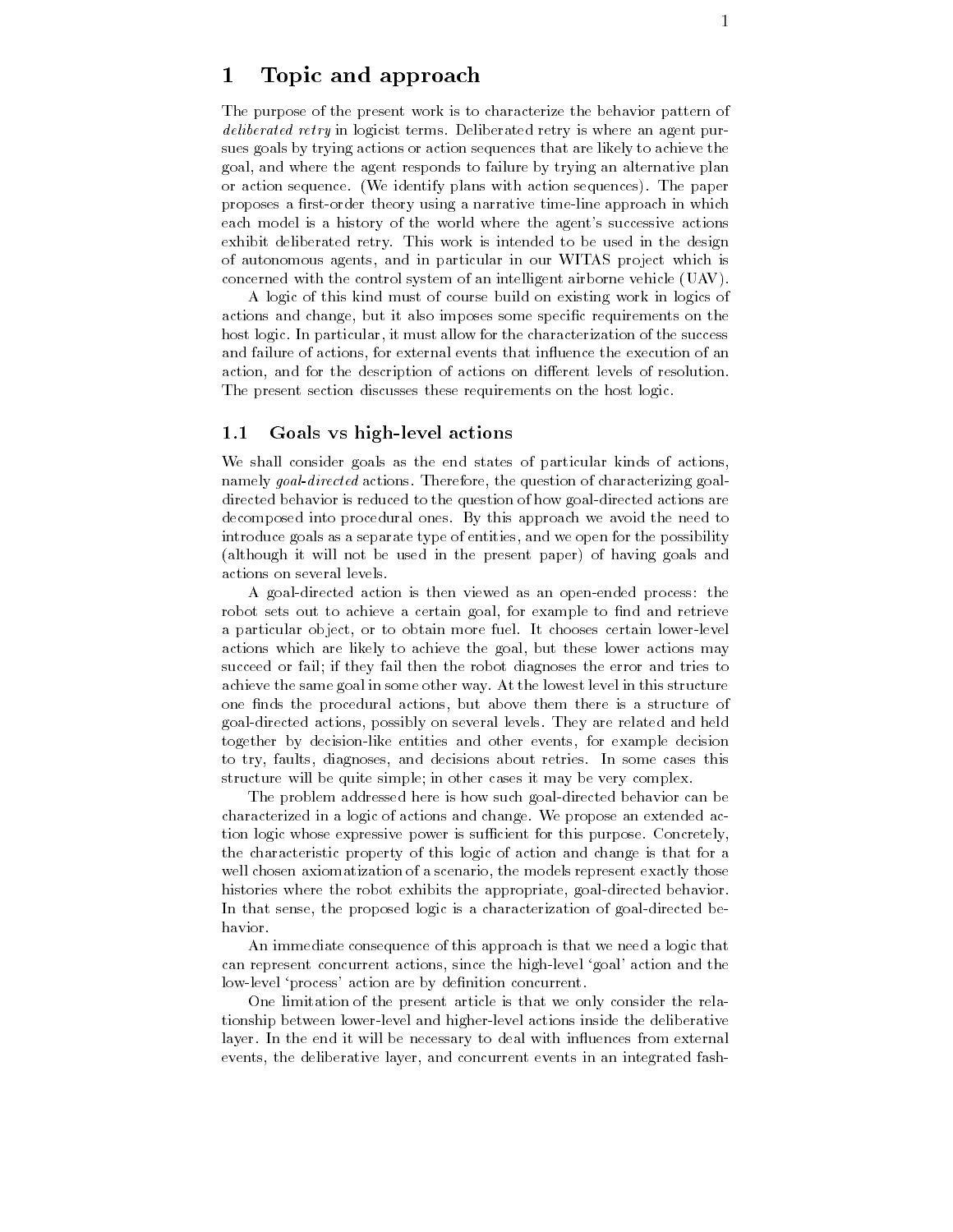$\frac{2}{\pi}$ <br>ion, requiring a closer integration with the earlier work, but we begin here with the simpler case where the latter two aspects are omitted for the time being-

### 1.2 Defining actions on the level of hybrid processes

Besides the requirement that our logic must be able to express concurrent actions, we also want it to be able to express continuous and hybrid change hybrid combination of continuous and discrete- Although it is maybe not strictly necessary we introduce this requirement for two reasons- First since the continuous-level description of the world if often needed for defining when actions actions, succeed or fails since  $\mu$  since we intend the logic to be used for autonomous robots where the capability for continuous-level reasoning is needed anyway, so we must make sure that the logic we are using doesnot inherently preclude such applications-

The continuous or hybrid level may be characterized by sets of di er ential equations which are associated with applicability conditions so that discussions are discussed to apply in discussions of the state state of the state of the state of the state of space at moment we common papers , we make the most the mongole than a part that sentation into a logical framework  $[8]$  and how to combine it with specifications of the e ects of actions - More recently we have also shown how to relate high-level and low-level definitions of actions in such a framework, and in particular how to use the hybrid-level action description for defining success and failure of actions - Those papers complement the work reported here.

Concretely speaking, there are quite a number of intervening events that may cause the failure of an action in a physical world- For example consider an intelligent UAV that is to fly over traffic scenes, and that is required to 'understand' what happens in those scenes, and to take appropriate action towards certain goals, for example for assisting one or more cooperating ground vehicles in this missions-that are specification involves actions that are  $\sim$ performed over periods of time (for example, "follow that car", "accompany the cooperating car to its destination", or "find a place satisfying certain conditions- Reasons why such actions can fail include the actions of the ground vehicles obstructions to vision or to communication restrictions on fuel or other resources in the UAV, etc.

The articles that were cited above describe methods for relating the hybrid-level specification of an action to any number of environmental events which may influence or distract it, and for relating the global, precondition/ postcondition type description of the action to the one on the hybrid level-

From the point of view of the hybrid specification of the action, it makes no die erence if it is stopped because of an intervention by a person who are an intervention by a person who commands the robot (which counts as an external event as modelled in our earlier work), or because the deliberative layer at some point realized and approximate danger and decided on an interrupted on an interruptional contracts we can now an interrupted address the question of modelling high-level behavior that reasons about and uses the success and the failure of subordinate actions-

#### $\bf{2}$ Representing success and failure

A logic for characterizing goaloriented behavior must be able to express that an action has 'succeeded' or 'failed', since a very important aspect of such behavior is that the agent should try again when one attempt to achieve the given give fails failed in the failure of the state of the streeting and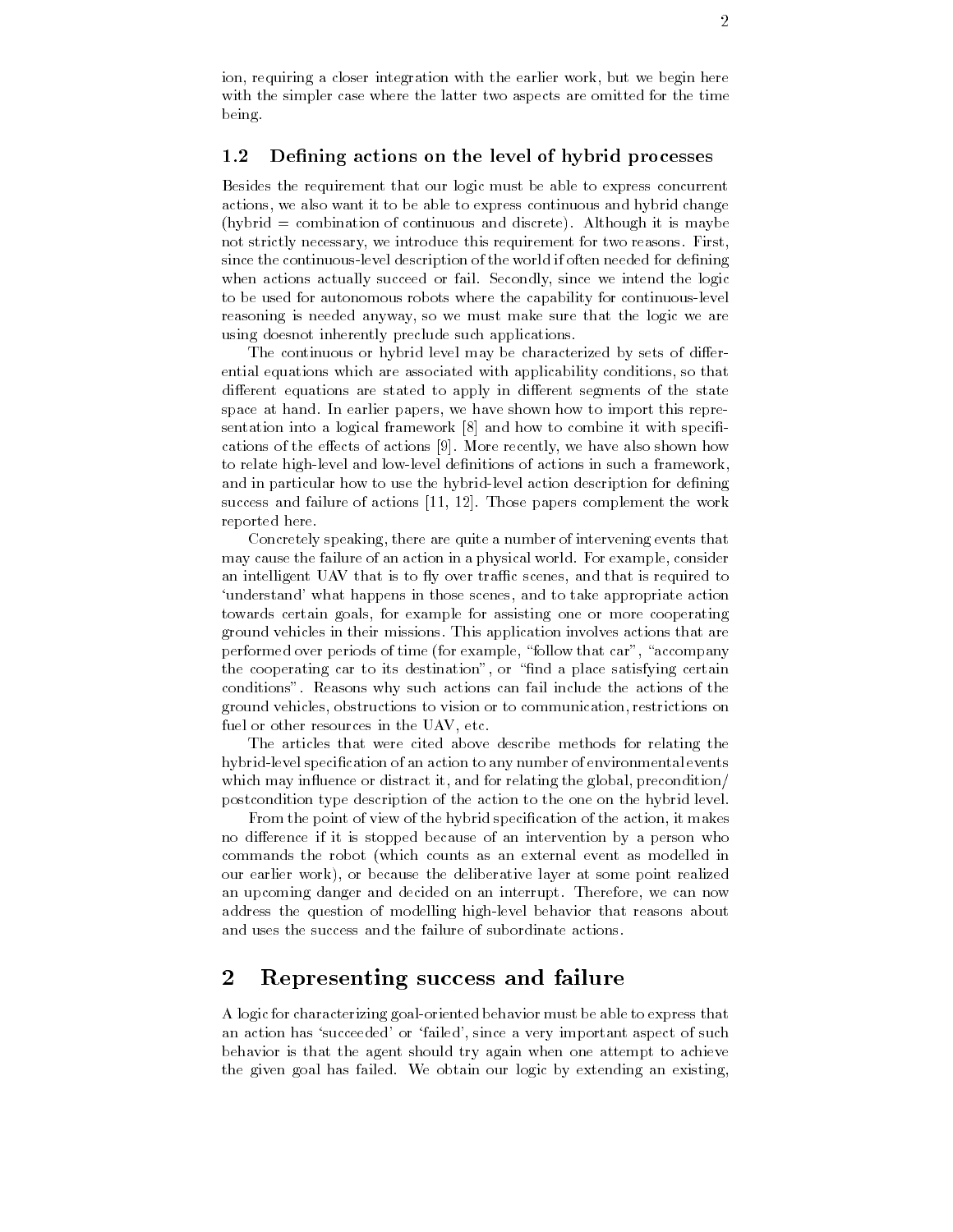narrative time-line-logic" with a lew additional constructs. The present  $$ section describes this logic in reasonably precise terms while omitting some of the routine an tedious details-

#### $2.1$ Standard Time and Action Logic

 $\mathbf \Gamma$  the basic notation that we inherit from earlier workprimary predicates are used- The predicates H for Holds and D for Do are denned as follows.  $\mathsf{\Pi}(t, p)$  says that the -propositional fluent -(")  $p$  holds -at time to me the same words p is reied a same as parameter words parameters. case where p is atomic-  $\equiv$  (performed only that the action at is performed over exactly the closed temporal interval s t- Open and semiopen intervals are denoted  $(s, t)$ ,  $(s, t)$ , and  $(s, t]$  as usual.

Non-propositional fluents are also admitted, using the notation  $H(t, f : v)$ where f is the proposition say in the proposition say in the value v-rather that the value v-rather that the v valued functions are allowed, and one of their uses is to define fluents for properties of objects- Thus ageof p may be the uent for the age of the person p, used as in  $H(1998, age of (john) : 36)$ .

The third predicate, X is pronounced *occludes* and is used for characterizing exceptions from the assumption of continuity of the value of fluents. Continuity includes persistence as a special case, for discrete-valued fluents.  $X(s, f)$  expresses that at time s, the value of the fluent f is not required to be continuous or to persist.

In all cases,  $s$  and  $t$  are timepoints (usually  $s$  for starting time and  $t$  for termination time) and  $a$  is an action.

In narrative time-line approaches, each model of the axioms characterizes one possible history in the world not a tree of possible histories- Alter native histories are represented by different models". Therefore, a timepoint th  $t$  is sufficient for identifying the state of the world at time  $t$  in the present model.

Several earlier publications by ourselves and others in our group have used the notations  $[t]$  and  $[s, t]$  for what is here written  $H(t, p)$  and Ds t a respectively- The change is made in order to emphasize more strongly that we are dealing with a fairly standard first-order logical theory.

#### $2.2$ Ontology for invocation and success

Since the performance of a goal-directed action involves trying lower-level actions which may succeed and fail and to proceed accordingly we need a notation for dealing with the applicability, success, and failure of actions.

The following notions will be used- To a rst approximation invocation of an action causes it to begin its execution, which ends with either success or failure- However the matter is complicated by the requirement to represent

<sup>-</sup> A first-order, multi-sorted logic where time, represented by real numbers, is one of the sorts

<sup>-</sup>We have previously tried to maintain a terminological distinction between fluent as a function from timepoints to corresponding values, and a feature as a formal object that designates a fluent. With that terminology, the p and f that occur in the second argument of H are features, not fluents. Similarly, the functions inv, app, and fail that will be introduced later in this section, are functions from actions to features. However, since it is so common to use the word 'fluent' both for the function and its designator, we follow that practice here.

<sup>&</sup>lt;sup>3</sup>However, it also appears that the it is straightforward to generalize the time domain so that it also accounts for the case of branching time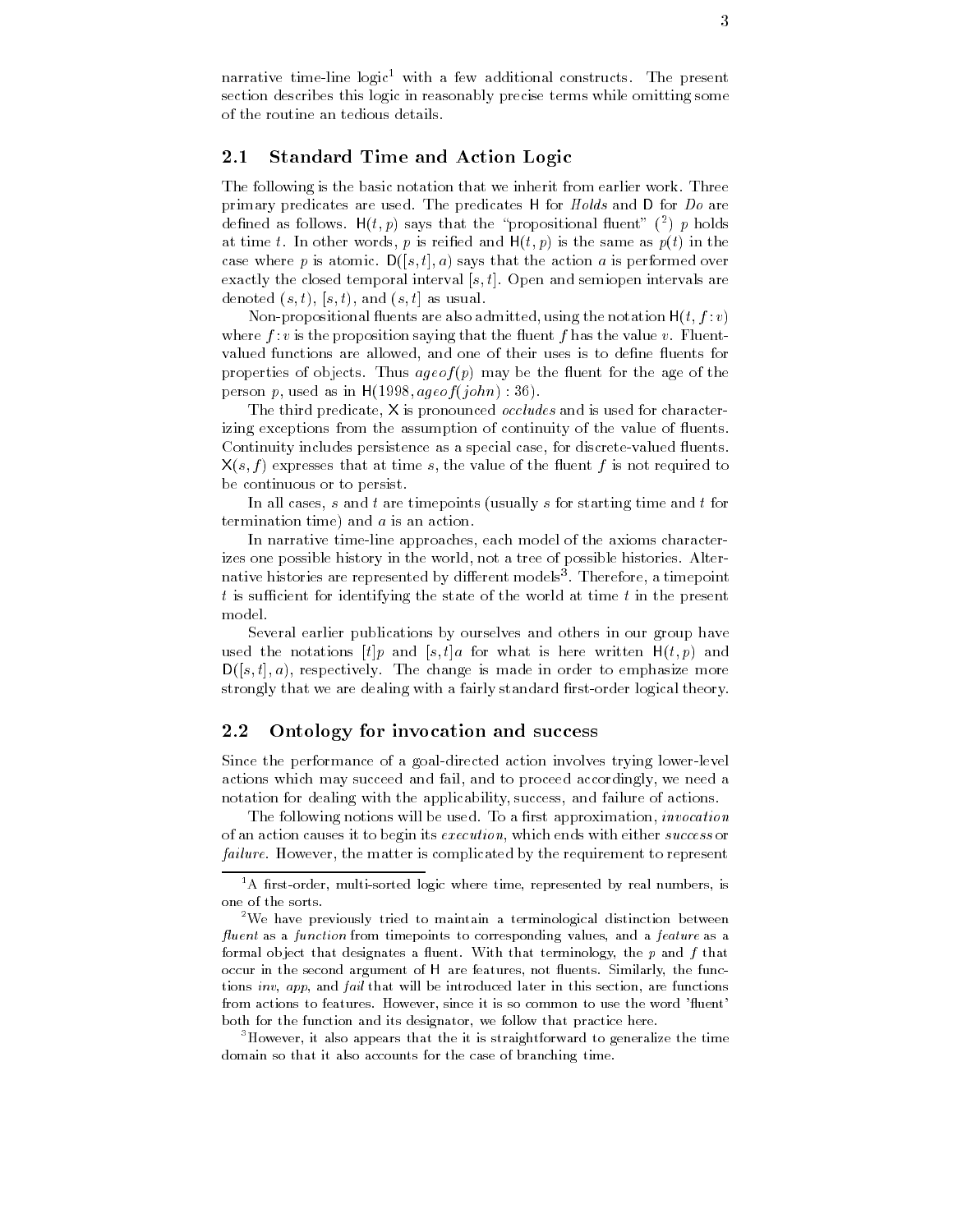that it is sometimes important to execute and action- an action-  $\alpha$ invocation of an action is possible at any time, but the invocation does not necessarily lead to the execution of the action- In particular it does not if the action is inapplicable by definition (for example, turning on the light in a room where there is no light) or if the action is already executing. The latter condition means that the same action can not execute over two overlapping but non-equal intervals of time.

Once an execution does execute it must either succeed or fail- The distinction between success and failure is done on the following pragmatic grounds: planning goal achievement is done using the assumption that actions succeed, and using knowledge about their results when they do succeed-- The case where an action fails is dealt with on an action of the caseb once the failure has occurred.

Each action has a temporal duration which must be an interval that is greater than a single point except for some specific cases defined below. Note, in particular, that when an action is not applicable, it is considered not to execute it is not considered to fail instantly-distinguished to fail instantly-distinguished to fail in ontological choices will be briefly explained below).

#### 2.3 Syntax for invocation and success

Two representations will be used for the expression of success, failure, and application of actions-we use specially constructed to the model of the construction of the construction of th other, variants of the D predicate that distinguish between action success and action failure- The former representation is considered as the basic one of the basic ones and the latter is introduced as abbreviations or 'macros'.

The following are three functions from actions to propositional fluents: inva says that is invariant that the action and investigated at time section at time section and time section all other times,  $H(s, inv(a))$  is false.

app, where  $H(s, app(a))$  says that the action a is applicable at time s.

*fail*, where  $H(t, fail(a))$  says that the action a terminated with failure at time t-time t-times when the all times when the action is not executive when the action is not executive when the action is not executive when the action is not executive when the action is not executive when the actio ing, or when it is executing but not terminating, or when it is terminating successfully.

In addition, we need one function from propositional fluents (properly speaking, propositional features) to actions:

test, where  $test(p)$  or  $test(f : v)$  is an action that is always applicable, whose duration is always instantaneous (expressed by  $D([s, s], test(p)))$ , and that satisfies

$$
H(s, fail(test(p))) \leftrightarrow \neg H(s,p)
$$

In other words testp succeeds at time s i p is true at s-

The following abbreviations are introduced

 $G(s, a)$  for  $H(s, inv(a))$ : the action a is invoked ("go") at time s

 $A(s, a)$  for  $H(s, app(a))$ : the action a is applicable at time s

 $D_s([s,t],a)$  for  $D([s,t],a) \wedge \neg H(t, fail(a))$ : the action a is executed successfully over the time interval  $[s, t]$ ; it starts at time s and terminates with success at time  $t$ .

 $D_f([s,t],a)$  for  $D([s,t],a) \wedge H(t, fail(a))$ : the action a is executed but fails over the time interval  $[s, t]$ ; it starts at time s and terminates with failure at time  $t$ .

 $D_c([s, t], a)$  for  $\exists u[D([s, u], a) \wedge t \leq u]$ : the action a is being executed; the execution started at time  $s$  and has not been terminated before time  $t$ . (It may terminate at  $t$  or later).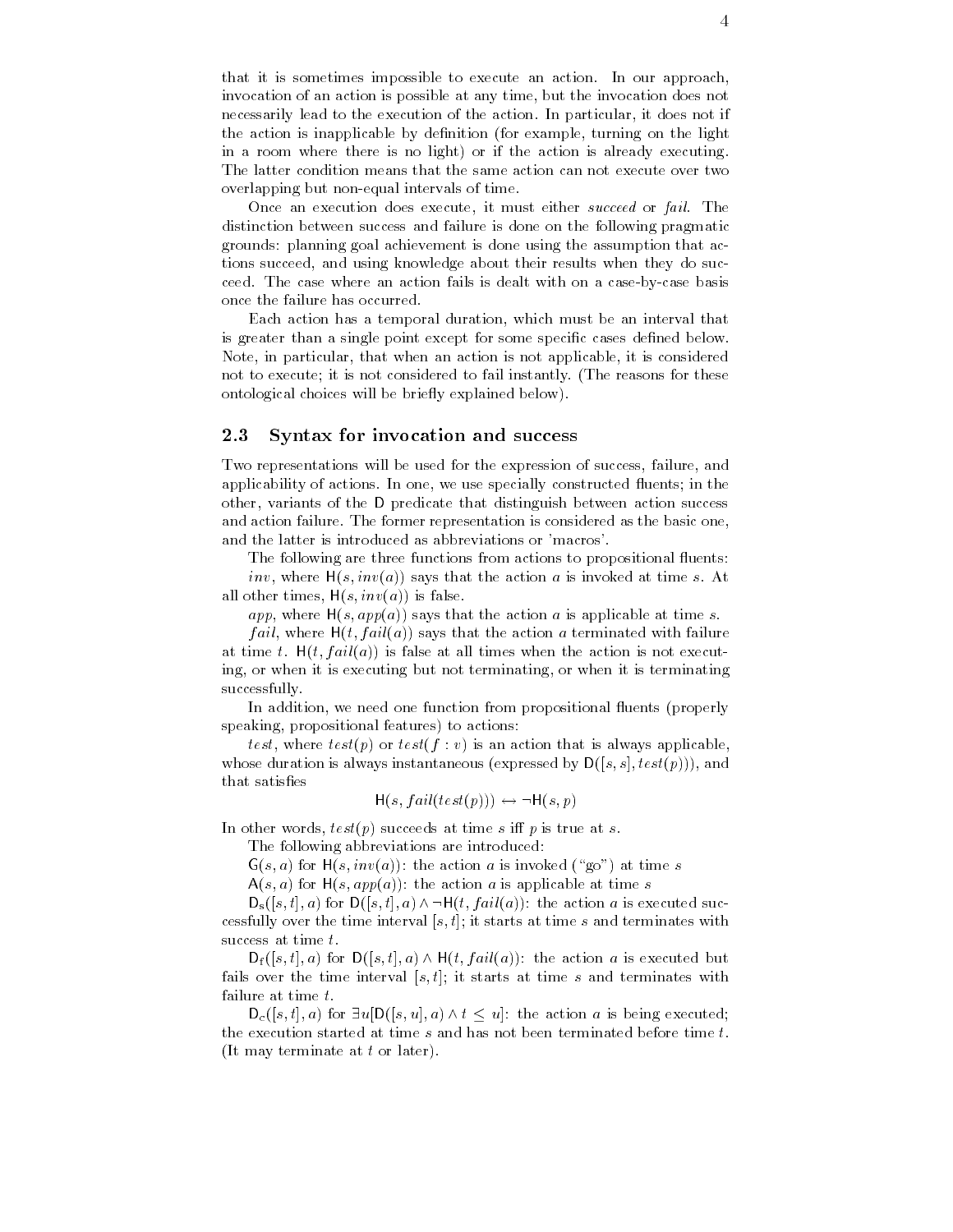$D_v(s, a)$  for  $G(s, a) \wedge (\neg H(s, app(a)) \vee \exists s' \exists t [D([s', t], a) \wedge s' < s < t])$ : the action  $a$  is invoked at time  $t$  but it is either not applicable, or already executing at that time-  $\frac{1}{2}$  mass is the case where invocation as the action does not initiate an execution).

For both  $D_s$  and  $D_f$ , s is the time when the action was invoked, and t is the exact time when it concludes with success or failure.

## 2.4 Axiomatic characterization

The following set of axioms characterizing the obvious properties of these relations is an adaptation of the axioms reported in - The adaptation is because we here introduced inv, app, and  $fail$  as the basic notions, whereas previously the relations  $G$ ,  $D_s$ , etc were considered as basic.

S- If an action is being executed then it must have been invoked and be applicable and non-executing at invocation time:

$$
D([s,t],a) \to H(s,inv(a)) \land \neg D_v(s,a)
$$

This implies

$$
\mathsf{D}([s,t],a) \to \mathsf{H}(s,inv(a)) \land \mathsf{H}(s,app(a)) \land \neg \exists s' \exists t [\mathsf{D}([s',t],a) \land s' < s < t]
$$

s- is an action is involved that the involved from the second time on under the second from the second from th is inapplicable, already executing, or composite:

 $H(s, inv(a)) \to \exists t [s \le t \land D([s, t], a)] \lor D_v(s, a) \lor Composite(a)$ 

The predicate Composite will be introduced in subsection - for the present context it can be taken as always false-taken as always false-taken as always false-taken as a case in this case in this axiom is that for composite actions, there are some additional obstacles where the invocation of an action does not result in its execution.

S- An action can not take place during overlapping intervals

$$
D([s,t],a) \wedge D([s',t'],a) \wedge s \leq s' < t \rightarrow s = s' \wedge t = t'
$$

stations of the form the form the form the form the form the form the form the form the form that is the form

$$
H(s, app(test(p)))
$$

$$
D([s, t], test(p)) \rightarrow s = t
$$

S- All other actions execute over extended periods of time never immedi ately, except for actions of the form  $test(p)$ :

$$
D([s, t], a) \to s < t \lor \exists p[a = test(p)]
$$

S- Actions only fail at the end of their execution

$$
H(t, fail(a)) \to \exists s [D([s,t],a)]
$$

S- Denition of success for actions of the form testa

$$
D([s, s], test(p)) \rightarrow (H(s, fail(test(p))) \leftrightarrow \neg H(s, p))
$$

Several of these axioms capture desirable properties directly- For others all the consequences are not immediately obvious- One useful consequence is the following theorem previously mentioned in for a somewhat di erent axiomatization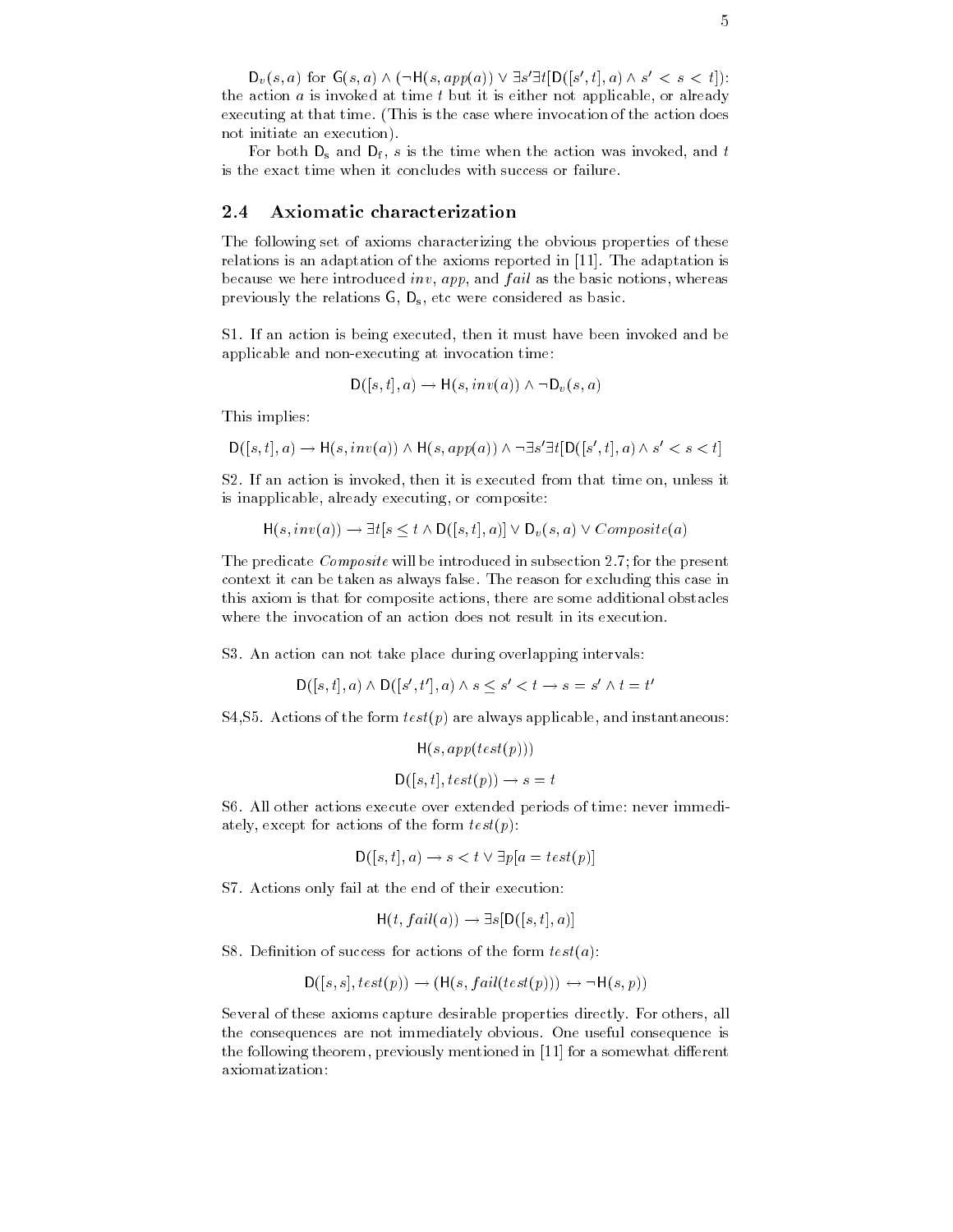**Theorem 1** In any model for the axiom S3, let  $\{[s_i, t_i]\}_i$  be the set of all intervals such that  $D([s_i, t_i], a)$  for a specific action a. Then there is some ordering of these intervals such that  $s_i < s_{i+1}$  and  $t_i \leq s_{i+1}$  for all i.

**Proof.** Suppose the proposition does not hold, and choose an order of the pairs such that  $s_i \leq s_{i+1}$ , and where each pair only occurs once. Also, choose j so that either sj or sj or sj or sj or sj or sj or sj or sj or sj or sj or sj or sj or sj or sj or sj found, then the ordering already satisfies the condition in the proposition.

However, the case  $s_j = s_{j+1}, t_j \neq t_{j+1}$  contradicts axiom (S3). The case si sj also contradicts and proof-contradicts and proof-contradicts and proof-contradicts and proof-conclu QED-

The value of this observation is that through it, it makes sense to use the feature  $fail(a)$  for characterizing the success or failure of an action with theorem a duration- in the state is were not to hold the state of would not be clear from Http://www.milancellan.com/http://www.milancellan.com/http://www. consideration is also the reason for the choice manifested in axiom S1: if an action  $a$  is invoked while it is already in the midst of executing, then it is not represented as "failing", since this would confuse matters with respect to the already executing instance- Instead we use the convention that it is invoked, possibly applicable, but it does not get to execute from that starting time.

We also obtain at once:

The axioms  $\mathcal I$  if  $\mathcal I$  and axioms S-model for the axioms S-model for the axioms S-model for the and  $\mathcal I$  $H(u, fail(a))$  for some u in  $(s,t]$ , then  $t = u$ . Conversely, if  $D_s([s,t],a)$ , then  $H(u, fail(a))$  does not hold for any u in  $(s, t]$ .

Informally, we can think of each model in dynamical terms as a possible history in the world being described, and what this theorem says is that if an action is invoked and begins to execute, then if  $H(u, fail(a))$  becomes true at some timepoint u during the execution the action halts and ends with failure, and if it is able to proceed until its normal ending without  $H(u, fail(a))$  becoming true at any time, then it ends with success.

 $A$  use of this logic will naturally be concerned with the econcerned with the econcerned with the econcerned with the econ actions-between and its successors and its successors and its successors approach and its successors that is successors that is successors that it is successors that it is successors that it is successors that it is a succ specified using action laws, which in particular make use of the occlusion predicate, and in combination with assumptions of persistence.

#### $\bf 2.5$ Examples

As an example of the use of this notation, here is the formula stating that a condition  $\varphi$  guarantees that an action always succeeds:

$$
H(s, \varphi) \land G(s, a) \rightarrow \exists t [D_s([s, t], a)]
$$

Ordinary action laws specify the actions e ects when it succeeds- They are therefore written as usual and with  $D_s$  on the antecedent side: if preconditions apply and the action is performed successfully then the postconditions result.

As another simple example, consider the case of actions which are described in terms of a precondition, a prevail condition, and a postcondition, where the postcondition is at the same time the termination condition for the action  $\mathbf{r}$  action must be satisfactor must be satisfactor of executive throughout throughout the executive throughout the executive throughout throughout the executive throughout throughout throughout throughout cution in this distinct, in it is violated the action fails-definite actions for  $\mathbb{R}^n$  ,  $\mathbb{R}^n$  and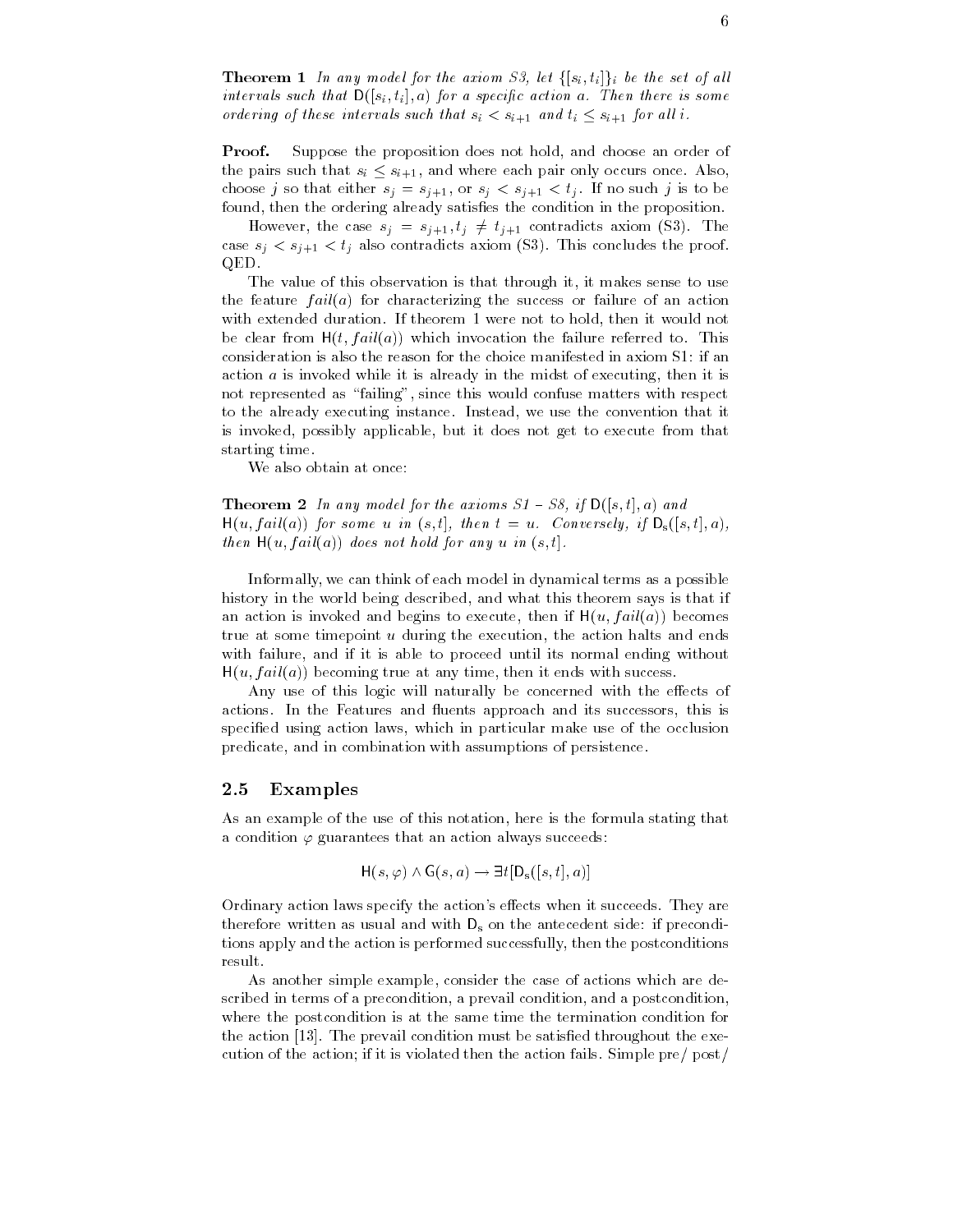prevail action definitions can be expressed as follows, if  $\varphi_a$  is the precondition of the action  $a, \omega_a$  is the postcondition, and  $\psi_a$  is the prevail condition:

 $A(s, a) \leftrightarrow \Pi(s, \varphi_a)$  $D_s([s,t],a) \rightarrow H(t, \psi_a \wedge \omega_a)$  $A(s, a) \wedge D_c([s, t], a) \rightarrow H([s, t), \psi_a \wedge \neg \omega_a)$  $D_c([s,t],a) \wedge \neg H(t,\psi_a) \rightarrow D_f([s,t],a)$ 

The traditional case of only pre and postconditions is easily obtained by selecting  $\psi_a$  as tautology.

### composition operators for proposition of proposition of the proposition of the proposition of the proposition of the component of the component of the component of the component of the component of the component of the com

The standard propositional operators such as  $\neg$  and  $\wedge$  will be used for compositing propositions are composition to properly speaking features-  $\mathcal{L}_{\mathcal{A}}$  for a speaking feature of is defined in a Herbrand style, so composite fluents are only equal if they matrix between equalizers for matrix of the specify measurement composite matrix of the such as a such that the behave in relation to each of the predicates and functions that can take fluents as arguments:

- The behavior of composite uents with respect to the Holds predicate is defined by

$$
H(s, p \wedge p') \leftrightarrow H(s, p) \wedge H(s, p')
$$

and similarly for the other operators.

- Composite are always occupations are always occupations are always occupations are always occupations of the

 $X(s, p \wedge p')$ 

and similarly for the other operators- which will have assumed that as a sumplement of continuity and persistence are only applied to the level of elementary fluents.

, the action test for composite p must then again be described with respect to how it relates to predicates and functions that take actions as arguments continues that was said above continues to that was said that was said  $\sim$ it is always applicable its duration is always instantaneous and it succeeds or fails depending on whether p currently holds or note of a different military is needed or appropriate for the special case where  $p$  is composite.

### 2.7 Action composition operators

The definitions of procedural actions must sometimes be constructed by composition is simpler actions. This calls for the use of operators such a as; for the sequential composition of actions, a conditional operator, and an operator that composes actions representing successive tries- a squeezime composition is such that if the first action fails, then the whole action has failed otherwise it is up to the second action- Successivetry composition on the other hand, is defined so that if the first action succeeds, then the whole actions has succeeded; if the first action fails, then it is up to the second action to succeed or fail.

These action composition operators are best described in terms of their relationships with the derived predicates G Ds etc. In this is as follows for the  $\frac{1}{2}$ 

 $G(s, a_1; a_2) \rightarrow G(s, a_1) \wedge$  $(D_v(s, a_1) \rightarrow D_v(s, a_1; a_2))$   $\wedge$  $(D_f([s,t],a_1) \to D_f([s,t],a_1;a_2)) \wedge$  $(D_s(|s,t|,a_1) \rightarrow G(t,a_2) \wedge$  $(D_v(t, a_2) \rightarrow D_f(|s,t|, a_1; a_2)) \wedge$  $(D_f(|t, u|, a_2) \to D_f(|s, u|, a_1; a_2))$   $\wedge$  $(D_s([l, u], a_2) \to D_s([s, u], a_1; a_2)))$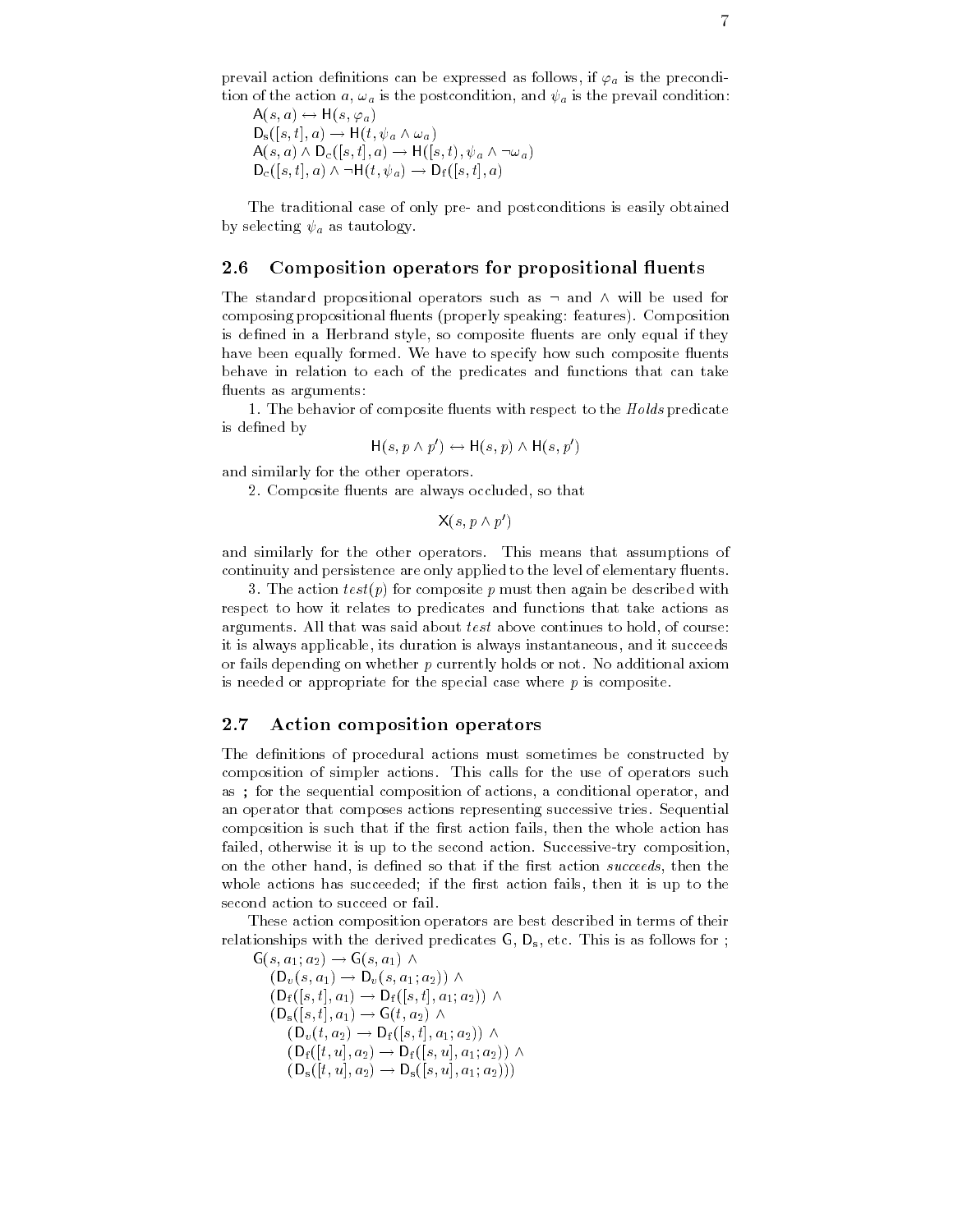The second try and the successive transitions successive transition of the successive transition of the second

 $G(s, try(a_1, a_2)) \rightarrow G(s, a_1) \wedge$  $(D_s(|s,t|,a_1) \rightarrow D_s(|s,t|,try(a_1,a_2))$   $\wedge$  $(D_f(|s,t|,a_1) \rightarrow G(t,a_2) \wedge$  $(D_v(t, a_2) \rightarrow D_f(|s,t|, try(a_1, a_2))$   $\wedge$  $(D_f(|t, u|, a_2) \to D_f(|s, u|, try(a_1, a_2))$   $\wedge$  $(D_{s}([t, u], a_2) \to D_{s}([s, u], try(a_1, a_2)))) \wedge$  $(D_v(s, a_1) \rightarrow G(s, a_2) \wedge$  $(D_v(s, a_2) \rightarrow D_v(s, try(a_1, a_2))$   $\wedge$  $(D_f(|s,t|,a_2) \to D_f(|s,t|,try(a_1,a_2))$   $\wedge$  $\{U_{\rm s}([s,t],a_2)\to U_{\rm s}([s,t],try(a_1,a_2))\}\$ 

Notice that if one omits the case of  $D_v$ , then the specifications of ; and try are symmetrical-

Although these specifications are easy to follow, they are not appropriate as axioms, since the operators  $G$ ,  $D_s$  etc are not in themselves the primary ones-beding the article contains at the article contains and the article contains and axiomatization that relates; and  $try$  to  $inv$ ,  $app$ ,  $fail$ , and  $test$  and from which the specifications above can be inferred.

The action composition operators represent a kind of "programming" language for procedural actions- Actions which are dened in this way are however still not goal-directed in the sense discussed in the initial section. We shall proceed to goal-directed actions in the next section.

Composition of actions of the form  $test(p)$  can be reduced to propositional combinations, for example

$$
D_s([s,s], test(p); test(q)) \leftrightarrow D_s([s,s], test(p)) \land D_s([s,s], test(q))
$$

We choose to  $define$  composition of such actions in terms of equality:

$$
test(p); test(q) = test(p \land q)
$$

$$
try(test(p), test(q)) = test(p \lor q)
$$

The definitions of "if" and "while" are obtained in similar manner, and are detailed in the Annex-Core that include the process of the annotation and the expressed using the operators defined so far).

The predicate  $Composite(a)$  is defined so that it is true for actions a that are formed using the functions  $\mathbf{r}$  for the ones where all  $\mathbf{r}$  for the ones where all  $\mathbf{r}$ components are of the form  $test(p)$  so that they are equal to non-composite actions by what has just been said-to-write out the straightforward to write out the straightforward to write axioms for the definition of  $Composite$ .

# 3 Deliberated retry

We proceed now to the phenomenon of *deliberated retry*, which is characteristic of high-level actions: if something goes wrong, then try again, but before you do that consider carefully what di erent options are available-The weighing of possible alternatives is what di erentiates deliberated retry from the preprogrammed successive-try composition defined above.

#### 3.1 Ontology

The goal-directed behavior that we wish to characterize in the logic is as follows- At each point in time the robot is engaged in no one or more processes each of which is an instance of goaldirected behavior- Each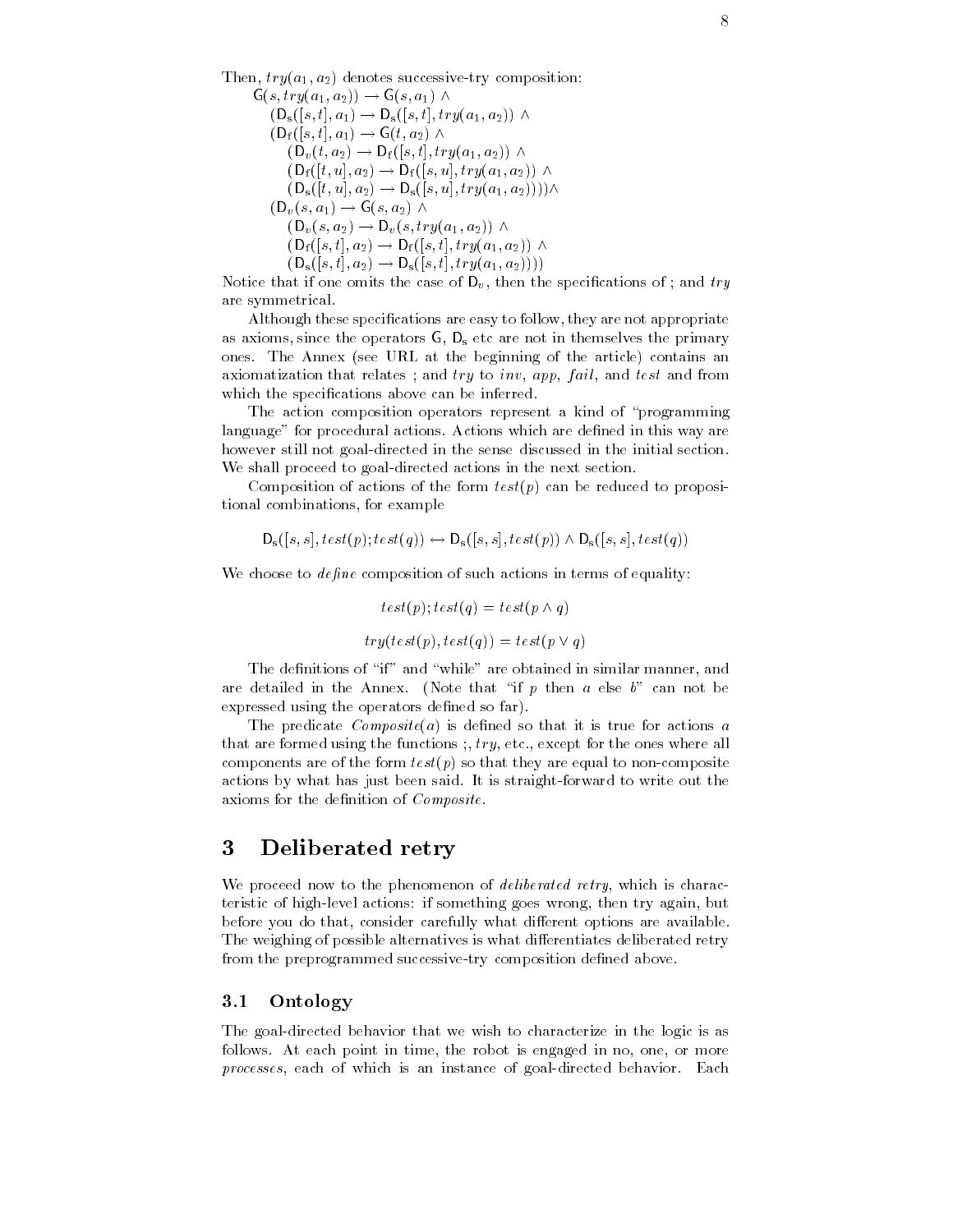process goes on for an interval of time, then it ends and once ended, the same process can not restart in the success point in time within its duration that  $\mathbf{r}$ process is carrying out a plan which is an action and in the general case a composite action formed using the action composition operators that were action in section action may succeed action may succeed out to fail which which we have action also denes the success or failure of the plan- If the current plan fails then another plan is found if possible for achieving the current goal- If the current plan succeeds then the current process succeeds- Therefore there is an implicit assumption that the choice of plans and the denition of success of plans is such that the success of the plan guarantees that the goal has been achieved- If no applicable plan exists then the process fails-

The robot agent controls this process in the following ways

- $\bullet$  The agent invokes a goal-directed process by stating the formula  $H(s, inv(g)).$
- $\bullet$  The agent discontinues an on-going process by stating the formula  $H(t, fail(g)).$
- $\bullet$  -the agent discontinues an on-going action within a process by stating the formula  $H(t, fail(a))$ .
- $\bullet$  -the agent selects the new plan to be used within a process when a current plan has failed- This is done by stating the formula Hs inva where  $a$  is often a composite action.

Notice that in all cases, the agent exercises its control by making statements of the form  $H(t, p)$  where p has the property of being true at singular points in time and false everywhere else- It is appropriate to think about such fluents as  $signals$ .

It is assumed that the agent exercises these capabilities correctly, so that e-g- it does not discontinue processes that are not in course it only selects plans that are guaranteed to achieve the goal if successful, etc.

For simplicity, we assume here that each process is linear in the sense that it is not able to spawn other concepts in line with processes. This is in line with  $\sim$ the fact that no action composition operator for concurrent execution was

Possible concurrent occurrences of the same action are assumed to be have in line with the formalization in the preceding sections- This means that if several concurrent processes request the same action a to be invoked at the same time, then this can be done, but only one instance of the action is invoked- If that instance fails then the failure a ects all the invoking pro cesses-book cesses-book on the other hand if a process invokes and if a process invokes and at a time where where the same action is already in course in another, concurrent process, then the new invocation of the action  $\alpha$  falters (no new execution is initiated).

#### $3.2$ Additional formalism

Previous authors have sometimes used a modal operator for specifying goals. Here, we manage with a simpler approach, essentially because we have not set out to characterize goals, but only to characterize goal-directed behavior.

The basic idea has already been mentioned: We distinguish actions of several levels- The lowest level of action is the procedural one the one which is implemented as a program or other routine behavior- Working towards a goal is represented as a higher level action often realized by performing several low-level actions in succession.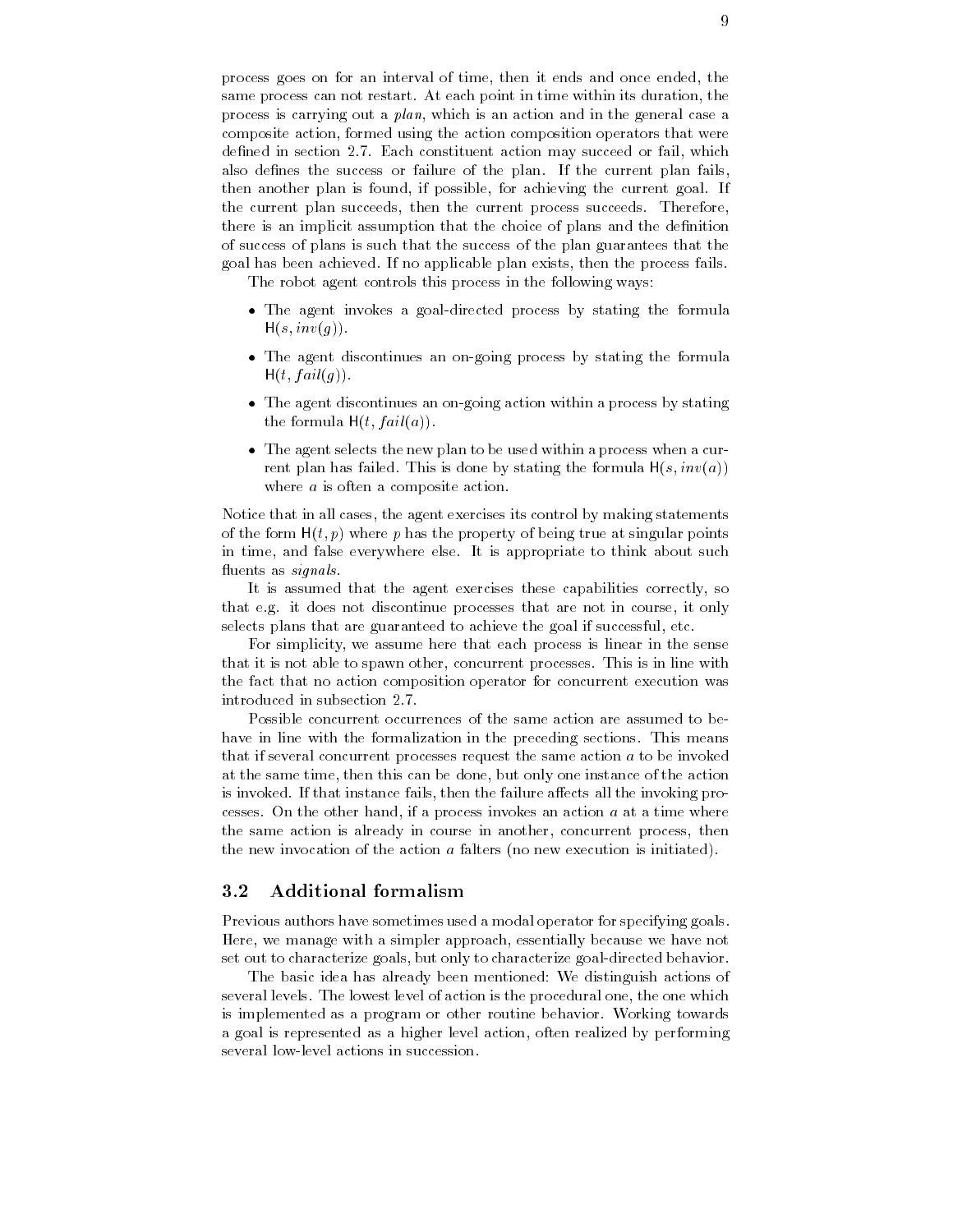Thanks to this approach, we only need to make some simple additions to the background formalism that was brief was brief that we have a control was b a few specialized predicates, besides the general-purpose predicates H. D. and a new presence are new presence

- $\bullet$   $\emph{Option}(s$  ,  $q$ ,  $s$ ,  $a$  ) which says that while performing the high-level and goal-directed action  $q$  that was invoked at time  $s$  , at time  $s$  the goal has not yet been achieved, and the world is in a state where the action  $a$  is executable, and where its successful execution will achieve the goal-
- $\bullet$  *Realize*(s,q,a) which says that at time s, the standard way of performing the (high-level) action g is to initiate the (low-level) action  $\overline{a}$

In implementation terms, the predicate  $Option$  encapsulates the system's replanner: if the high-level action  $q$  was invoked at time  $s$  , and one attempt to  $\hspace{0.1mm}$ achieve the goal has just failed at the present time  $s$ , then  $Option(s|, q, s, a)$ shall be true for exactly those (composite) actions  $a$  that will take the robot the remaining distance to the given game. Similarly Realize, 1999, Shall be a shall be a shall be a shall be a true for at most one a for given s and  $g$ , namely for that a which is the standard way of achieving goal  $g$  from the state of the world at time  $s$ .

What if a proposed action or plan a is nondeterministic and *possibly* achieves the goal, but is not guaranteed to do so? In this case, one can always use  $a; test(p)$  as the last argument of  $Option$ , where p is the desired  $\mathbf{u}$  condition-  $\mathbf{u}$  test parameters then and if it succeeds then and if it succeeds then and if it succeeds then and if it succeeds then and if it succeeds then and if it succeeds then and if it succeeds then and it tests whether  $p$  is true and if so it succeeds, otherwise the whole action fails.

It is assumed that these relations satisfy

$$
Option(s', g, s, a) \rightarrow H(s, app(a))
$$

$$
Realize(s, g, a) \rightarrow Option(s, g, s, a)
$$

Furthermore, if  $achieve(p)$  is the generic goal-directed action having the property

$$
D_{s}([s,t],\mathit{achieve}(p)) \rightarrow H(t,p)
$$

that is, the action succeeds when  $p$  has been achieved, then

$$
Option(s',achieve(p),s,a)\\
$$

should be true for every a satisfying

$$
Option(s',achieve(p), s, a) \land D_s([s, t], a) \models \mathsf{H}(t, p)
$$

in the presence of the other axioms as specied in section below- The variable symbol  $\alpha$  will be used for low-level actions, and  $\alpha$  for high-level actions, and when explicitly or implicitly quantified they only range over those respective subtypes- At present these subtypes are kept distinct but we foresee a generalization where actions may be decomposed successively through several levels-base predicate D and the radicates in actions (i.e. )  $app, succ)$  apply equally to high-level and low-level actions.

Finally, we need one more variant of the D predicate, this one defined  $\mathcal{L}$  and  $\mathcal{L}$  are as an abbreviation-directly expression-  $\mathcal{L}$  (iii)  $\mathcal{L}$  will express that the goal-directed action g was invoked at time s, that at time t it has not yet succeeded, and that time t is a *breakpoint* in the sense that one of the attempts to achieve the goal has just failed, and the robot is considering  $\Box$  to do next-to do next-to-do next-to-do next-to-do next-to-do next-to-do nextbe true for all  $t$  which are breakpoints during the process of trying to reach the goal specified by  $g$ , and for no other  $t$ .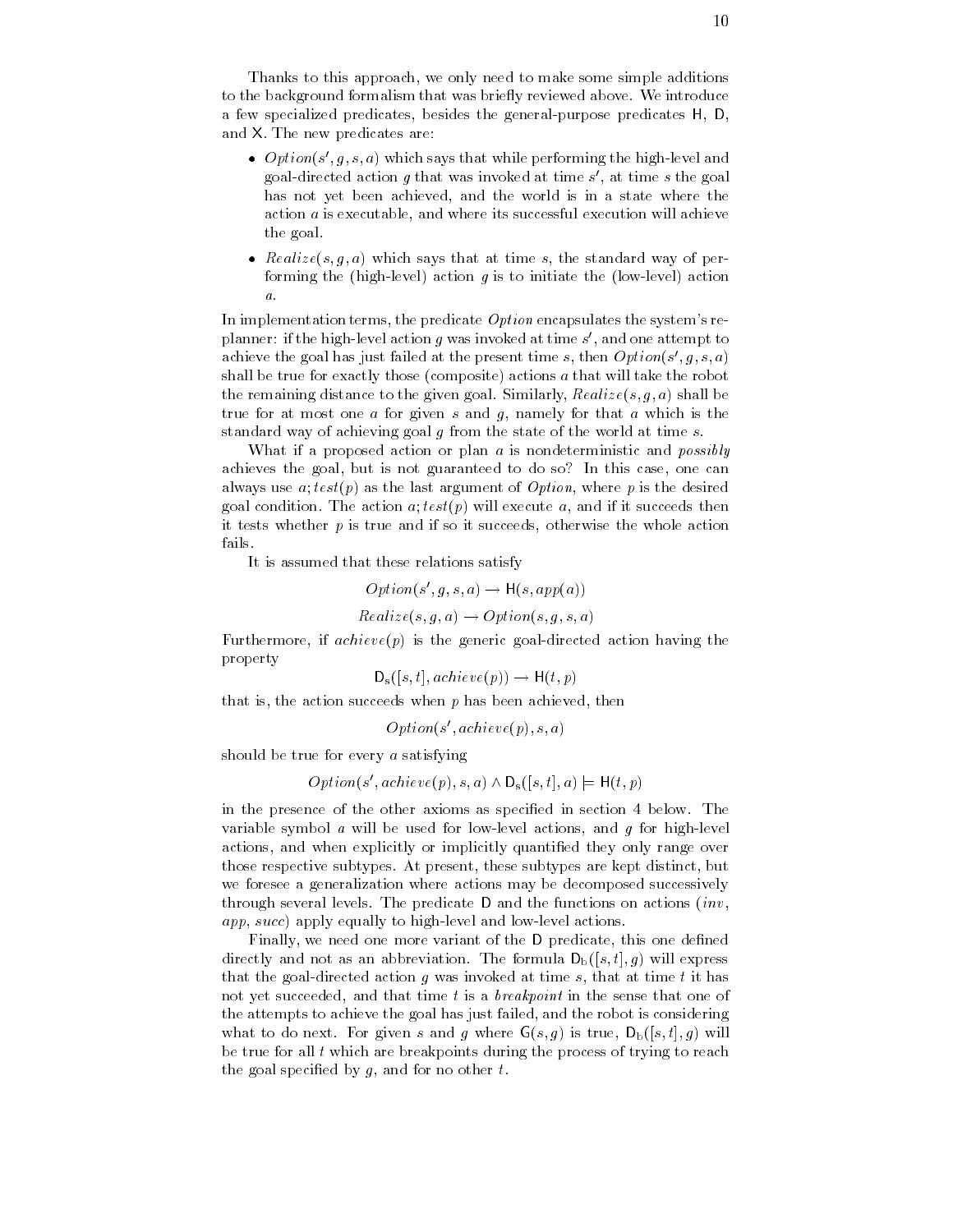#### 3.3 Axiomatization for the sequential case

The case of several concurrent processes has the particular complication that a proposed invocation of a step in a plan may falter because the same action is presently in the midst of executing- One must then decide whether to replan, or to wait until the action becomes available and then perform it, or whether possibly it is sufficient to use the state of the world at the end of the present execution of the action-beam choice is problems supported. which contributes to the complexity of concurrency in this context.

In the purely sequential case these problems do not occur, and we shall therefore them them reflectly the this paper we limited the distinction to the most paper ontology descried above is characterzied by the following axioms in addition to those defined in earlier sections.

G1. 
$$
G(s, g) \rightarrow D_b([s, s], g)
$$
  
\nG2.  $D_b([s, t], g) \land \forall a [\neg Option(s, g, t, a)] \rightarrow$   
\n $(s = t \rightarrow D_v(s, g)) \land$   
\n $(s < t \rightarrow D_f([s, t], g))$   
\nG3.  $D_b([s, t], g) \land Option(s, g, t, a) \rightarrow D_f([s, t], g) \lor$   
\n $\exists a'[G(t, a') \land Option(s, g, t, a') \land$   
\n $(D_s([t, t'], a') \rightarrow D_s([s, t'], g)) \land$   
\n $(D_f([t, t'], a') \rightarrow D_b([s, t'], g))]$ 

These axioms are organized as a kind of "engine" for doing the goal-directed behavior, based on the notion of breakpoints, that is, points where a plan has failed and replanning has to take place- Axiom G says that immedi ately when a goal-directed action has been invoked, you are at a breakpoint for that action- Axiom G says that if you are at a breakpoint and no plan is available then the process fails- Axiom G says that if you are at a breakpoint and some plan is available, then some plan (not necessarily the one mentioned in the antecedent is invokedselected plan succeeds, then the goal-directed action succeeds, and if the invoked plan fails, then the process is at a new breakpoint where replanning has to take place again.

Axiom G3 has an additional literal for the possiblity that the goalrobot decides to discontinue the process exactly when it is at a breakpoint. If the robot discontinues the goal while being within the execution of a plan we need instead the following axiom

G4. 
$$
D_f([s, t'], g) \wedge Option(s, g, t, a) \wedge D_c([t, t'], a) \rightarrow D_f([t, t'], a)
$$

Note that this means that a success of a low level action can be redened as failure by a high level action-by a high level action-by a high level action-by a high level of the robot c to fail the ongoing low-level action, the currently executing plan, or some segment of the currently executing plan, then the already defined axioms take care of it correctly-

#### Minimization of actions  $3.4$

The axioms that were specified in the previous section defined when certain actions and events must take place including both the invocation and the failure of actions- They do not restrict the actions and events to the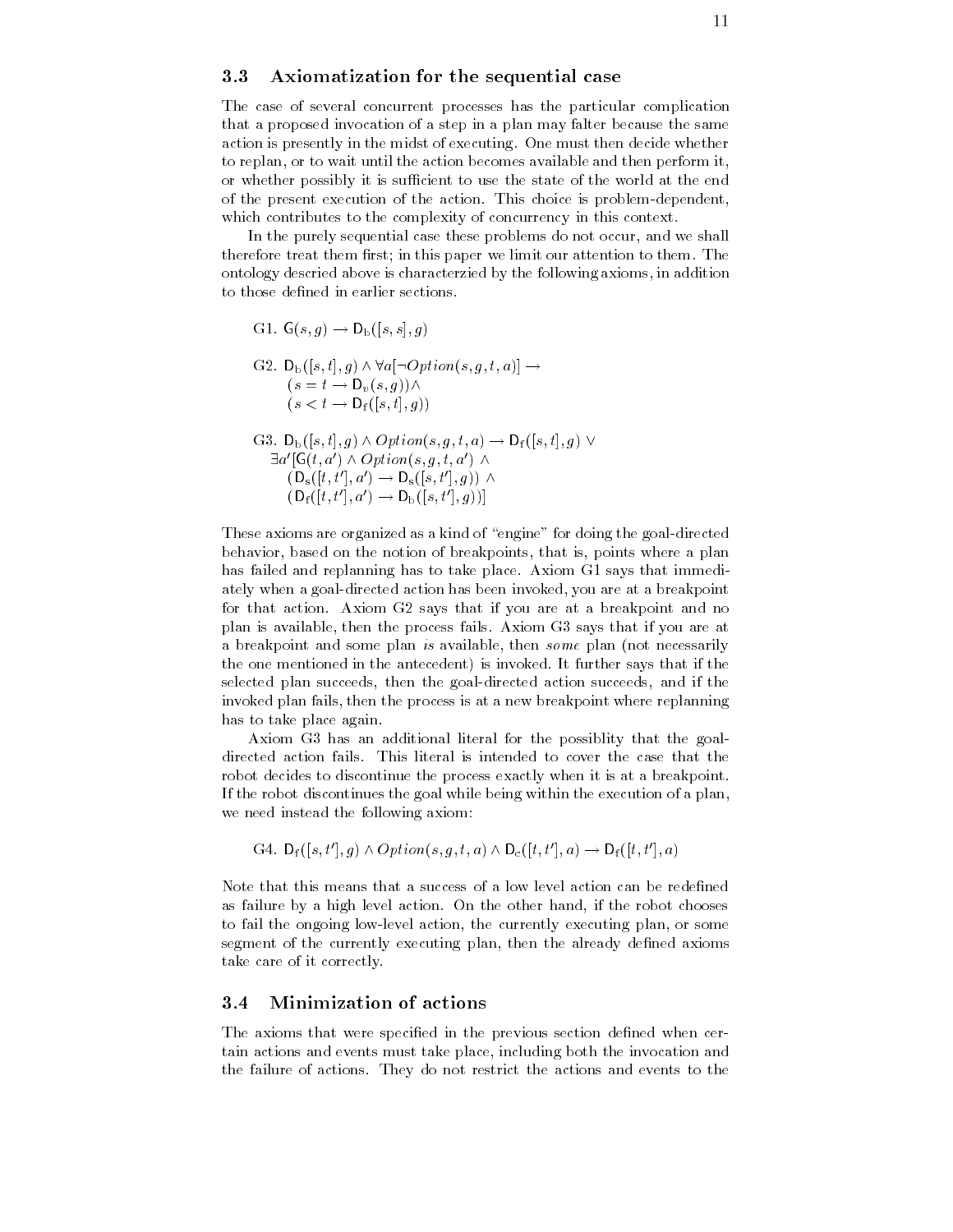minimally necessary actions or the only motivated events, but presumably such minimization is intended-to the contrary to the contrary to the goal directed behavior to see the occurrence of unmotivated actions and it would not make ontological sense to see the failure condition for actions trigger at arbitrary times and without reasons-

As usual, there are two ways of eliminating models containing unintended actions and events: by introducing additional axioms, or by an explicit minimization policy on models- In the concurrent case it turns out to be quite difficult to eliminate all redundant actions by explicit axioms. One can get some of the way- For example it is straightforward to write an axiom saying that every invocation of an action must be obtained from a , and it is also not very different to write an axiom saying that is a construction of the contract of the contract of the contract of the contract of the contract of the contract of the contract of the contract of the con if several alternative plans are proposed in the same case of  $Option$ , only one of the chosen-contract to be suppressed to be suppressed for the non-concernation of the non-concernation of t case-

Suppose, however, that we have two concurrent processes which happen to have concurrent breakpoints; one of them considers plans  $a$  and  $b$ ; the other one considers plans a and c- We would then accept that only plan a is selected, and possibly that plans  $b$  and  $c$  are selected, but certainly not that a and b are selected since a can do the job alone- To make matters worse, suppose we have three concurrent processes with shared breakpoint; one of them considers a and b, one considers b and c, and one considers a and  $c$ .

An axiomatization that deals correctly with these obstruse cases is likely to become quite complex, and unfortunately the complexity will largely be due to very odd cases-time it seems that the same time it seems that the model  $\mathcal{A}$ preferential specification can be made quite simple and concise: minimize  $\{inv(a)\}\$ <sub>a</sub> chronologically.

A possible objection to such a principle might be that chronological min imization of e ort may be very shortsighted and sometimes it is important to look and the domain of the complete complete and the complete complete  $\mathcal{L}_{\mathcal{A}}$ this misses the point since such tradeo can the state in the specifical can the state replanning process and in the choice between alternative plans- The point made here is that once the plans have been selected in the participating processes, one only invokes a minimal set of actions at each point in time.

#### 3.5 Characterizing the action processes

A complete cognitive robotics system needs to reason about the e ects of actions so it needs access to action laws sometimes called action e ect laws- In the context of a success failure distinction for actions there is also a need for rules that specify the conditions under which actions may fail or are bound to fail.

None of these considerations have been made in the present article because we shall use an approach where the treatment of those other aspects are dealth with separately and in a modular way- was present treatment can be limited to the question of the goal-directed behavior as such.

In particular, a software module that makes interpretive use of the present set of axioms will output invocations of actions within plans it will require several kinds of inputs, including the information about the success or failure of actions and plans, and information about the "moves" of the robot agent as density in section - the root of this distinction can be a communicated as simple logic formulae-

Notice, in particular, that the module being described here does not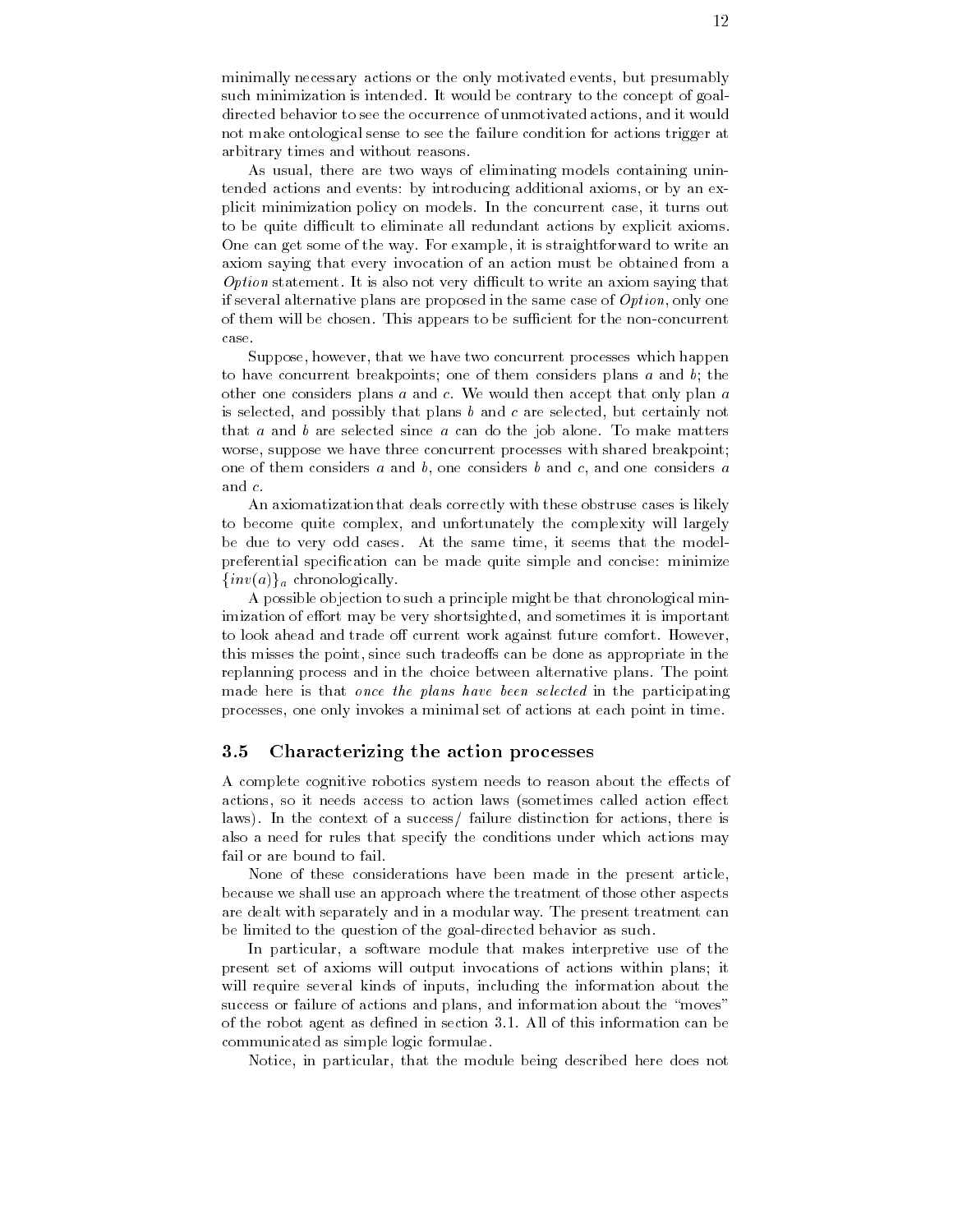need to be involved at the beginning and end of every elementary action in a plan; it is sufficient for it to be involved at the breakpoint where replanning takes place- Notice also that the replanning process itself is encapsulated in the specification of  $Option$ , which means that it is held open whether replanning is to be done by an inference engine or by some other process for example an algorithmic process or lookup in a plan library- The only important thing from our point of view is that the fourth argument of the predicate  $Option$  can be determined when the first three predicates are given, together with the relation  $H$ , and that the relation  $Option$  satisfies the criterium for producing correct plans-between  $\mathcal{C}$  is implemented plans-between  $\mathcal{C}$ by an inference based method such as deduction or abduction then it must make use of action laws expressed in logic, as usual.

In summary, we have now showed how the invocation of a goal-directed action can invoke one or more procedural actions and how the proper re actions to the success or failure or the failure can be specific in logic-leat key notion in this formalisation is that it does not explicitly prescribe the next action to be taken in a particular failure situation; the forward deductive machinery is able to deriveanumber of candidates- The axioms in section - assure that exactly one of those will be chosen assuming of course that at least some action is implied to be considered and that there is no overriding command.

The success and failure of the procedural actions is in turn defined on the level of continuous or hybrid description- The previous article addressed how to establish the deliberative-level description of actions, including both the success case and the failure case as logical consequences of the hybrid level description.

#### Entailment methods  $\overline{\mathcal{A}}$

The previous sections have described a logical machinery for goaldirected ness that requires the use of the following sets of axioms

- $\bullet$  The set  $\bullet$ , consisting of the axioms  $\mathcal{S}1$  =  $\mathcal{S}\mathcal{S}$  in section 2.4, together with and characterizing composite properties section -  $\blacksquare$ composite actions (activities and annual and an
- $\bullet$  The set G, consisting of the axioms GT = G4 in section 3.3, together
- $\bullet$  A set  $\kappa$  of behavior rules, consisting of axioms using the predicates Option and Realize for specifying concrete behaviors.

However it would not make sense to use them on a stand alone basis- They are intended to define goal-directed behavior in a deliberative context, where the following knowledge sources exist as well

- $\bullet$  A set  $\bf E$  of action laws specifying the effects of actions when they succeed
- $\bullet$  A set  $\bf A$  of applicability laws, specifying when actions are applicable
- $\bullet$  A flow  $\bullet$  of observations, providing specific facts at specific points in time.
- $\bullet$  A flow  $\bf D$  of decisions by the robotic agent of the kinds specified in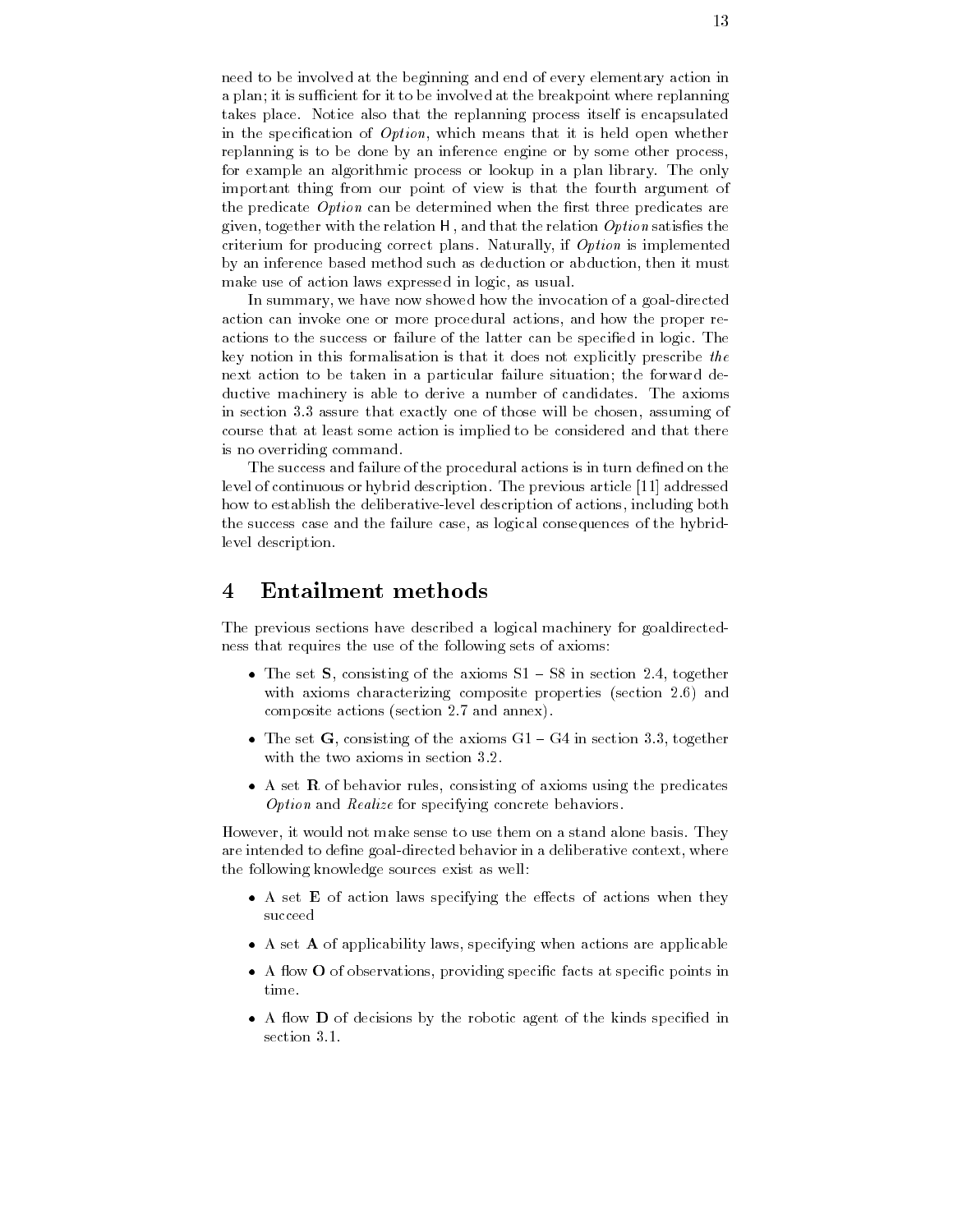If conventional logic were to be used, then it would be a trivial matter to combine these knowledge sources: one would merely take the union set of all the allowing direction and the deduction of the deductive machinery. The the presented and setting, however, the matter is more complicated since nonmonotonicity is involved- In particular it is well known that the action laws E need to be used in a nonmonotonic context, if they are written in a reasonable way. We have also observed in an earlier paper  $[11]$  that the proper treatment of action failure as a nonstandard way of terminating actions requires the use of another kind of nonmonotonicity and we have observed in subsection - of this article that minimization of actions calls for yet another kind of non monotonicity at least when concurrency is involved-  $\mathcal{C}$  involved-  $\mathcal{C}$  involved-  $\mathcal{C}$  involvedhow to combine the above mentioned knowledge sources is therefore not at all obvious - the present section will provide an answer to this important. problem-

### 4.1 A model example

The general formulation of the problem at hand is the following:  $given two$ or more logical knowledge sources, where each of them specifies some aspect of the dynamic behavior of a system, and where these aspects are interdependent so that the changes imposed by one knowledge source influences the continued development described by the other(s), how are those knowledge sources to be combined in the framework of nonmonotonic logics? In order to address this question, we first describe a very simple case where the approach can be brought out clearly-

Consider therefore a system where there are two multi-valued fluents  $a$ and the discrete time and two metals  $\mathcal{A}_i$  sources A and B-compositions and B-compo the value of  $a$  at the next time-step depending on the values of  $a$  and  $b$  at the previous time-step, and  $B$  specifies the new value for  $b$  in the same way- the set up the logic so that each interpretation is a mapping from timepoints to corresponding values for a and b- In other words each interpretation is a possible history of the world- Let MA be the set of all interpretations for arbitrary assignments to  $b$ , and where each interpretation specifies the successive values for  $a$  according to its previous value and the value at hand for b- Let MB be similar for the uent b- Obviously  $M(A) \cap M(B)$  is the set of all histories of the world that develop according to the joint information of the two knowledge sources-

Suppose further that A and B are such that they need to be used in the context of a nonmonotonic logic- For example A may be characterized by inertia or persistence so that it is a set of rules specifying when the value of the fluent changes; there is a background assumption that if  $A$  does not specify any change, then the fluent stays constant from one timepoint to the next-case of the next-case in the case well and the convenient of the conveniently with e-g-and  $\alpha$  is the set of  $\alpha$  where  $\alpha$  is the set of  $\alpha$  is the set of continuous set of  $\alpha$ models of  $A$ ,  $\lt_a$  is a preference relation on models which prefers inertia in the  $a$  component between models having the same  $b$  component up to the timepoint of comparison, and  $Min$  is an operator reducing a set of models to the subset consisting of those members that are minimal with respect to the ordering in the first argument.

Suppose similarly that the knowledge source  $B$  has been written using the assumption of a normal value, so that the value of  $b$  at any time shall be the normal value unless a rule in B implies otherwise- This case can be dealt with by an approach similar to the one for  $A$ , except that another preference relation must be used.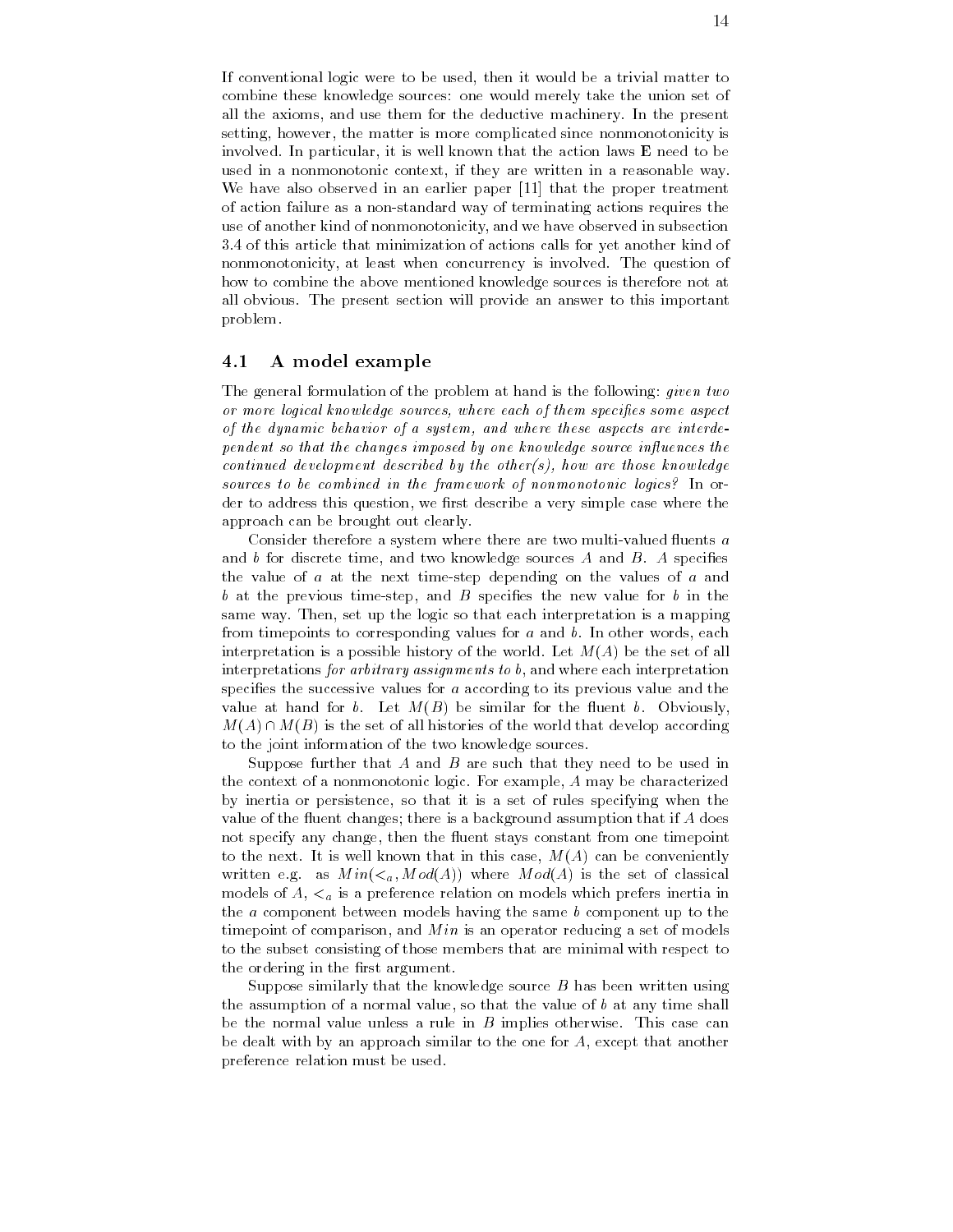It is now straightforward to see that the two knowledge sources, each having its own nonmonotonic entailment method, can be combined and that the set of selected models for the combination of A and B ought to be

$$
Min(a, Mod(A)) \cap Min(b, Mod(B))
$$

With this insight, we can return to the case at hand.

#### $4.2$ Entailment method for goal-directed behavior: simple case

We restrict our attention to the case where the agent only invokes goal directed actions- It does not make an explicit choice between options that choice is modelled as random (meaning that all choices are obtained as models and the agent also does not fail actions on any level- Action failure is obtained as observations that is from the world at hand- Generalization to the case of more complex agent interactions appears to be fairly straight forward, and is planned to follow in a later contribution.

Interpretations are constructed as sixtuples  $\langle H, D, X, D_b, Option, Realize \rangle$ in the obvious fashion-distance in each such interpretation-distance in each such interpretation the Human such component is partitioned into four parts

$$
H = H_{ord} \cup H_{inv} \cup H_{fail} \cup H_{app}
$$

where  $\mathbf{H}$  is value assignments for the form invariance of the form invariance  $\mathbf{H}$  in  $\mathbf{H}$ larly for H  $_{fail}$  and H  $_{app}$ , and H  $_{ord}$  contains value assignments for all other uents- In line with the approach of the previous subsection we proceed as

- $\bullet$  One set of models is constructed by allowing H , X, and  $D_{\rm b}$  to vary freely the except H apply the axiom sets sets S characterizing involvement  $\sim$   $\sim$ cation of actions) and  $A$  (applicability of actions) for properly con $s = s = s = 0$  app and  $s = 0$ .
- $\bullet$  Another set of models is constructed by allowing H  $_{inv}$ , H  $_{app}$ , D, and  $D<sub>b</sub>$  to vary freely and using the axiom set  $E$  (action laws) for obtaining proper execution of actions and proper e ects of actions in all di erent cases of involvements that may are made that constraints in the  $\eta$   $_{\alpha}$  and  $\alpha$  $\cdots$  .  $\cdots$
- Another set of models is constructed allowing free variation of all components except H inv and using the components except H inv and using the knowledge sources and using the knowl  $U$  and  $U$  inversion and  $U$  inversion and  $U$  inversion and  $U$  inversion and  $U$
- $\bullet$  A final set of models is constructed as the classical model set for the  $\phantom{1}$ knowledge source O that is the observations- It will only constrain H ord -

The intersection of the model sets obtained in these four ways are clearly the desired ones, provided that each of the participating sets is selected correctly-the rst case the rst case the rst case the second case the second case is straightforwardone which has already been studied extensively and a catalogue of di erent entailment methods and their respective properties has been published in - The third case is the one that needs to be further considered here- The fourth case requires no minimization of models, and is in that sense trivial.

But considered in this light, the solution to the selection of model set with respect to H  $_{\rm{HII}}$  is also straightforward it must be measured it must be questions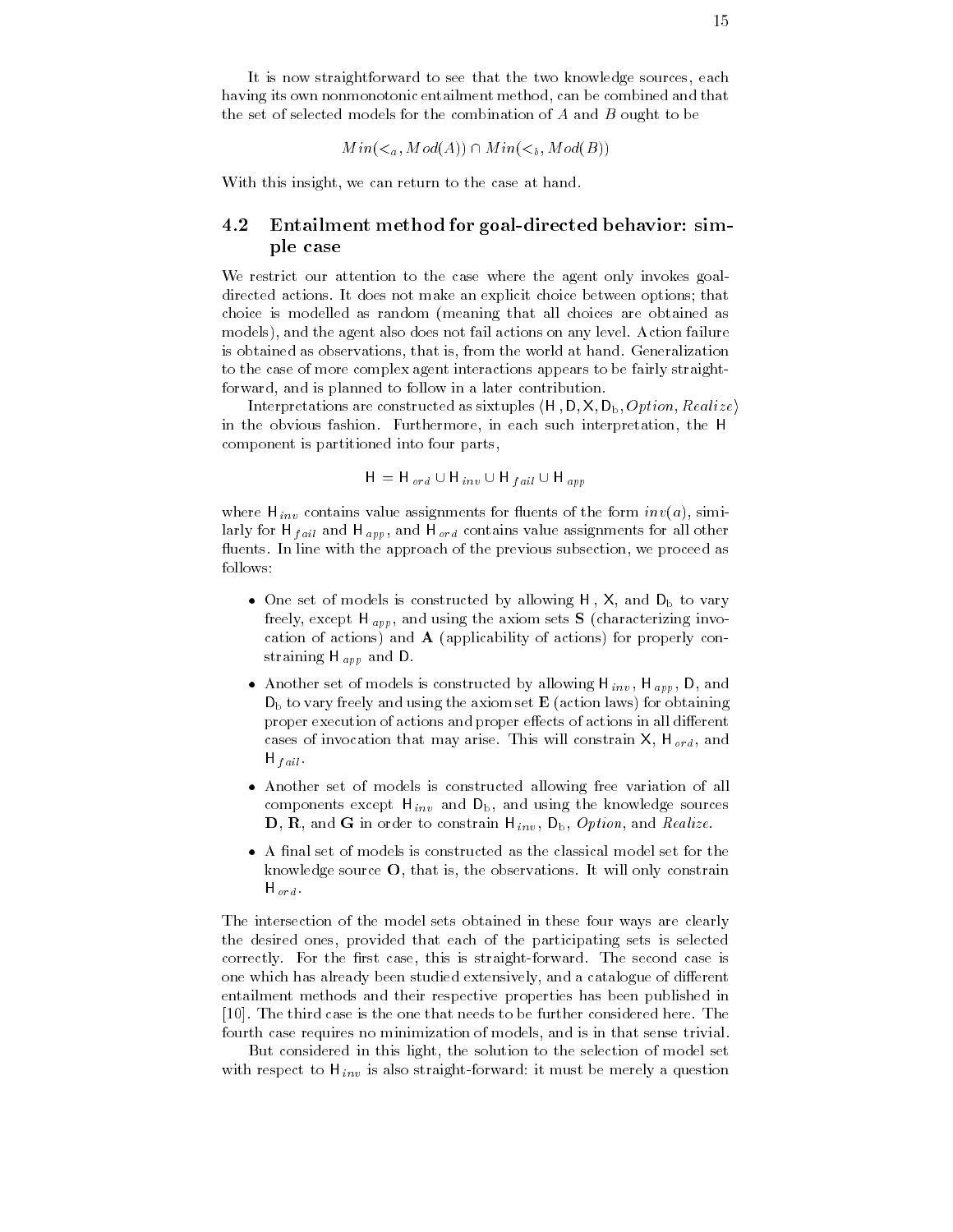of minimizing H inv chronologically- in times at each point in times, only those actions are invoked whose invocation is necessary due to the given axioms and the situation at hand-completely there may be more than one than choice of action to be invoked, and this is represented by obtaining several models-

The chronological minimization of  $\mathcal{C}$  is of course that a time point the course of course the course of course the course of course the course of course the course of course the course of course of course of course o done separately for di erent histories of H ord Db etc- up to that time- It is intended that the proposed axioms shall characterize exactly the intended occurrences of  $D_b$  for given H etc, so no minimization of  $D_b$  ought to be required- The use of nochange axioms instead of chronological minimization seems to be straightforward for the non-concurrent case but problematic for the concurrent case for the reasons that were discussed in subsection --

# Discussion

#### $5.1$ Limitations of these results

The present treatment is incomplete in a number of ways, in particular:

- $\bullet$  We have not yet treated the case of more general agent behavior,  $\hspace{0.1mm}$ where the agent may discontinue goals and specific actions being executed towards the goals-
- $\bullet$  We have not yet given complete treatment to the case of concurrent actions, although the formalism allows it and some parts of the present material also allows for that case-
- $\bullet$  One particular aspect of the question of concurrent actions is that some of the axioms specified above do not completely characterize what must happen when the goal-directed process proposes to invoke an action that is already in the midst of executing in service of another goal-
- $\bullet$  -fine formulation of a plausible underlying semantics, and a validation  $\bullet$ of the present approach with respect to that semantics has not yet been undertaken-taken-taken-taken-taken-taken-taken-taken-taken-taken-taken-taken-taken-taken-taken-taken-take here is preliminary and is to be taken as a first proposal which needs to be subjected to additional "debugging".

#### Conclusion  $5.2$

We have described a way of characterizing goal-directed robotic behavior by moderate extensions of a current logic of actions and change- In particular our logical system is able to characterize the sequencing and the choice of successive subactions which are performed in order to achieve a given goal, and to infer the success or the failure of the overall goal from the success or failure or the subactions-control the matrix proposed a momentum control to the substitution of the entailment method for using the axiomatisation of the present article in conjunction with other, related knowledge sources.

We consider that work on these problems is a necessary step on the way to designing intelligent robotic agents what can be analyzed formally and for which one can prove some of their properties in a systematic fashion-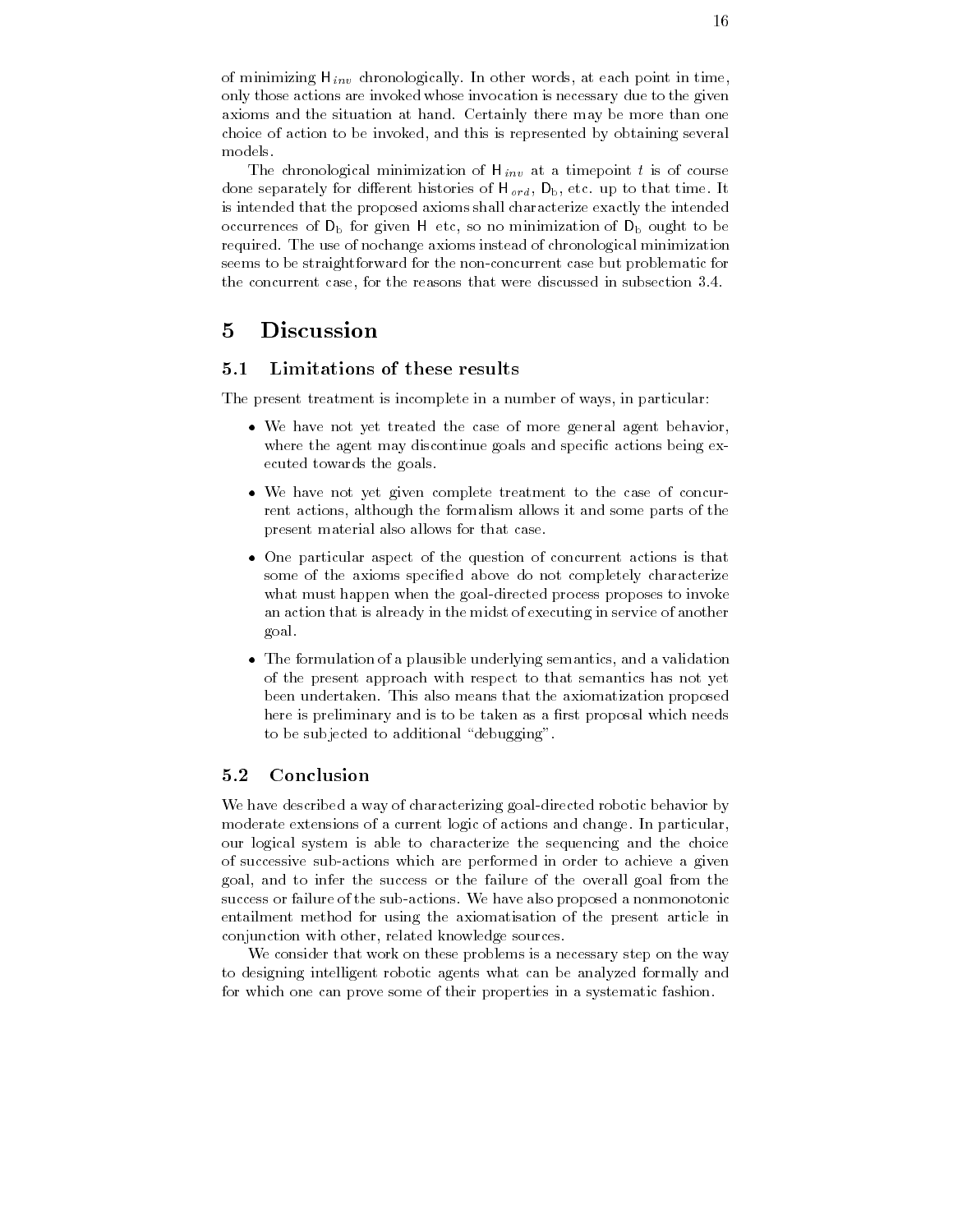# 6 Related work

The material presented in section  $2(D_s \text{ and } D_f \text{ predicates and the definition}$ of composite actions in that context) has been presented in an earlier paper by ourselves - The same holds for the general approach to logics with explicit time which has been systematically described in - The approach to represent actions with extended duration by an instantaneous invocation an instantaneous termination, and possible some additional, instantaneous events within the course of the action, is also used in the "new situation calculus" work of Levesque, Reiter et al  $[6]$ .

A recent workshop article by De Giacomo, Reiter, and Soutchanski [2] describes an approach to execution monitoring using the framework of the previous articles of the purpose of their system is to take corrective actions after the failure of one step in a composite action  $(a$  "plan"), which is of course almost identically the same topic as in our present work- By comparison, their approach appears to be more computation-oriented than ours: they describe recovery in procedural terms, and they do not define the required entailment method at report from these distribution are emphasised. there are many similarities between their approach and ours-

The work by Kabanza et al [3] has also partly similar goals to the present ones but di ers in the sense that they study safety and liveness constraints in the tradition of the theory of realtime systems- This leads them to an approach based on modaltemporal logic which is considerably more complex than the one proposed here- a new consideration only considered the consider the world in terms of discrete state-transition functions, and therefore they do not have the grounding of actions (including action failure) in terms of parties and models-connection is an important aspect of our approaches as proportions.

The contributions of Levesque, Reiter, et al and of Kabanza are relatively recent ones- The topic addressed here is also related to two strands of earlier research- a research- and work on architectures for rational agents, in particular those contributions which attempted to characterize the archi tecture in precise and formal ways- Rao and George have developed an abstract architecture for rational agents based on the concepts of belief architecture is desired in the international in terms of an abstract in terms of an abstract in the second in interpreter and a formal language that is used for expressing beliefs, intentions etc- The language includes a number of modal operators which lack a counterpart in our system, such as a belief operator and a concept of "inevitable-to-the-to-the-to-the-to-the-to-the-to-the-to-the-to-the-to-the-to-the-to-the-to-the-to-the-to-the-tothe distinction between success and failure of an action- However their sys tem does not apply the concept of success and failure to the achievement of a goal, and in general it lacks the additional expressiveness that is obtained by treating goals as goal-directed actions.

One important success criterion for a logicist approach to agent behav ior is that it ought to be able to characterize those behaviors that have been implemented and found useful in practical agent architectures- It is therefore no coincidence that the ontology and the agent behaviors in our approach shows many similarities with the one used in practical software architectures for autonomous agents, such as the RAPs (Reactive Action Packages approach of Firby et al - Tates OPlan system is an extensive architecture for plan-guided systems, whose behavior is of course considerably more complex than has been modelled in our approach so far-O-Plan2 is only described in terms of its computational processes.

The other relevant strand of earlier work is in the area of goal-directed and planbased multiagent systems- In this case the focus is on the modal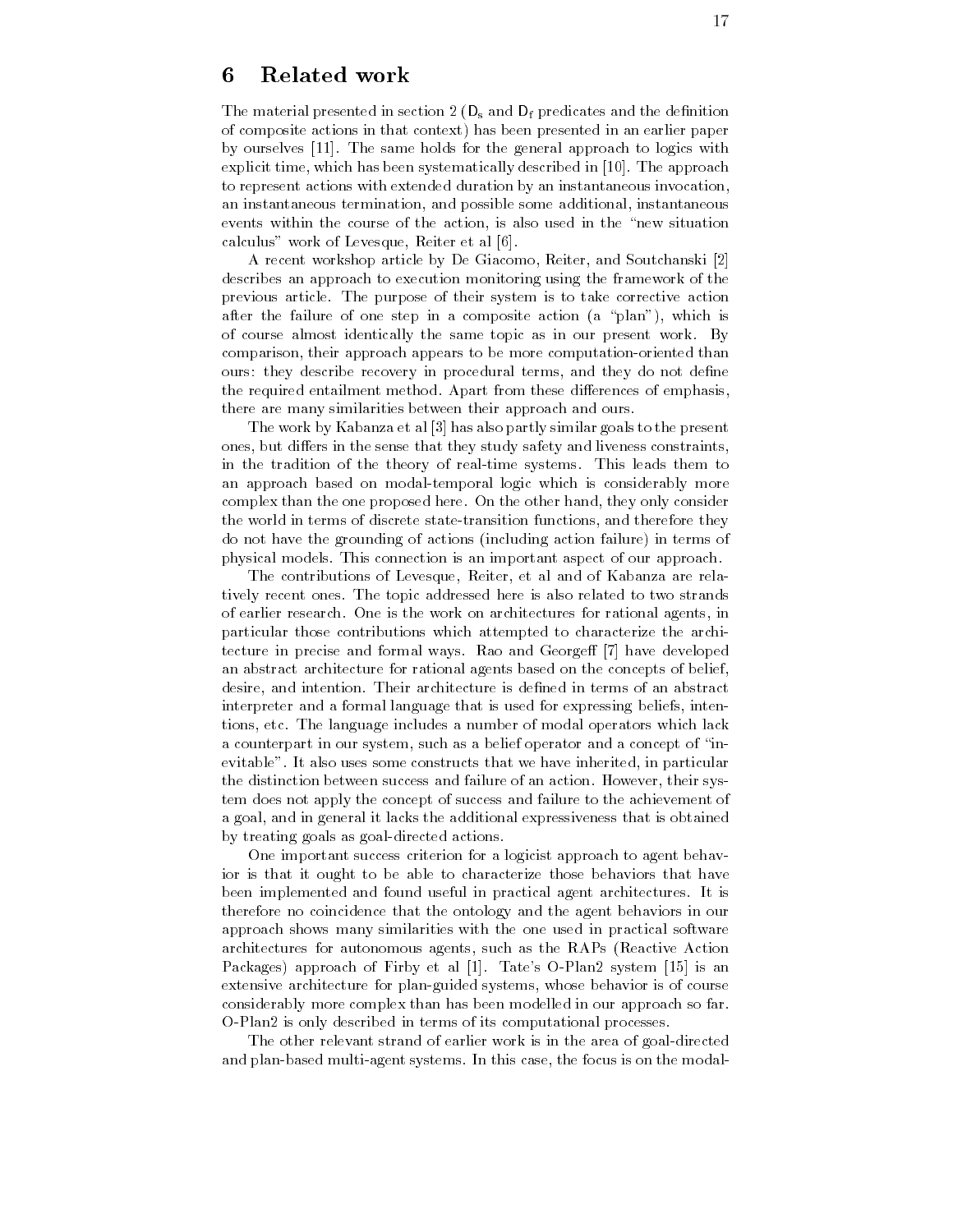ities of knowledge and belief, and on communication and knowledge acquisition actions- a ci<sub>l</sub>ation actions such a state and that we have distinct actions that we have dist cussed here are barely present or not all-use range measured windows (r.e. ) has introduced a logical system for agent-oriented programming, and Levesque et al  $[4, 5]$  introduce an alternative, logical approach to agent programming These approaches are more or less complementary to ours in the sense that a complete system should include both modal constructs (which they have and we don't) and actions in the physical world as well as a capability for reasoning about the achievement or non-achievement of goals.

A more extensive discussion of related work can be found via the article's web page, which is referenced on the front page or in the publication history.

# Acknowledgements

This research was conducted within the Wallenberg Laboratory for In formation Technology and Autonomous Systems (WITAS), which is supported by the Wallenberg Foundation.

# References

- re and a meter of the standard e-matter in the first process which is and meter in the standard of the standard Conference on Artificial Intelligence, pages  $72-79$ , 1995.
- Giuseppe De Giacomo Ray Reiter and Mikhail Soutchanski- Execu tion monitoring of highlevel programs- In Working Papers of Common  $Sense$  '98, pages 277-297, 1998.
- F- Kabanza M- Barbeau and R- StDenis- Planning control rules for reactive agents-intel ligence agents-intel light and articles and articles and articles and articles and articles and articles and articles and articles and articles are also and articles and articles are also and articles
- Yves Lesp!erance et al- Foundations of a logical approach to agent programming- In Proc IJCAI Workshop on Agent Theories Archi  $tectors, and Languages, 1995.$
- is leves is a level in the presence of the interest is sensing in the presence of  $\mathbb{R}^n$ National Conference on Artificial Intelligence, 1996.
- Hector J- Levesque Raymond Reiter Yves Les!erance Fangzhen Lin and colonies because of the scherless programming language for dynamic domains-benefict domains-benefict domains-
- Anand S- Rao and Michael P- George An abstract architecture for rational agents- In International Conference on Know ledge Represen  $tation$  and  $Reasoning$ , pages  $439-449$ ,  $1992$ .
- Erik Sandewall- Combining logic and di erential equations for describ ing realworld systems- In Proc International Conference on Know l edge Representation, Toronto, Canada, 1989.
- $\mathbf{F}$  . Sandbarewall-benefits between the logical entailment for action  $\mathbf{F}$ in almost continuous worlds- In International Joint Conference on Artificial Intelligence, pages 894-899, 1989.
- erik Sandewall- Sandewall- Province and Fluents The Representation of Sandewalledge about Dynamical Systems Volume I- Oxford University Press 1994.